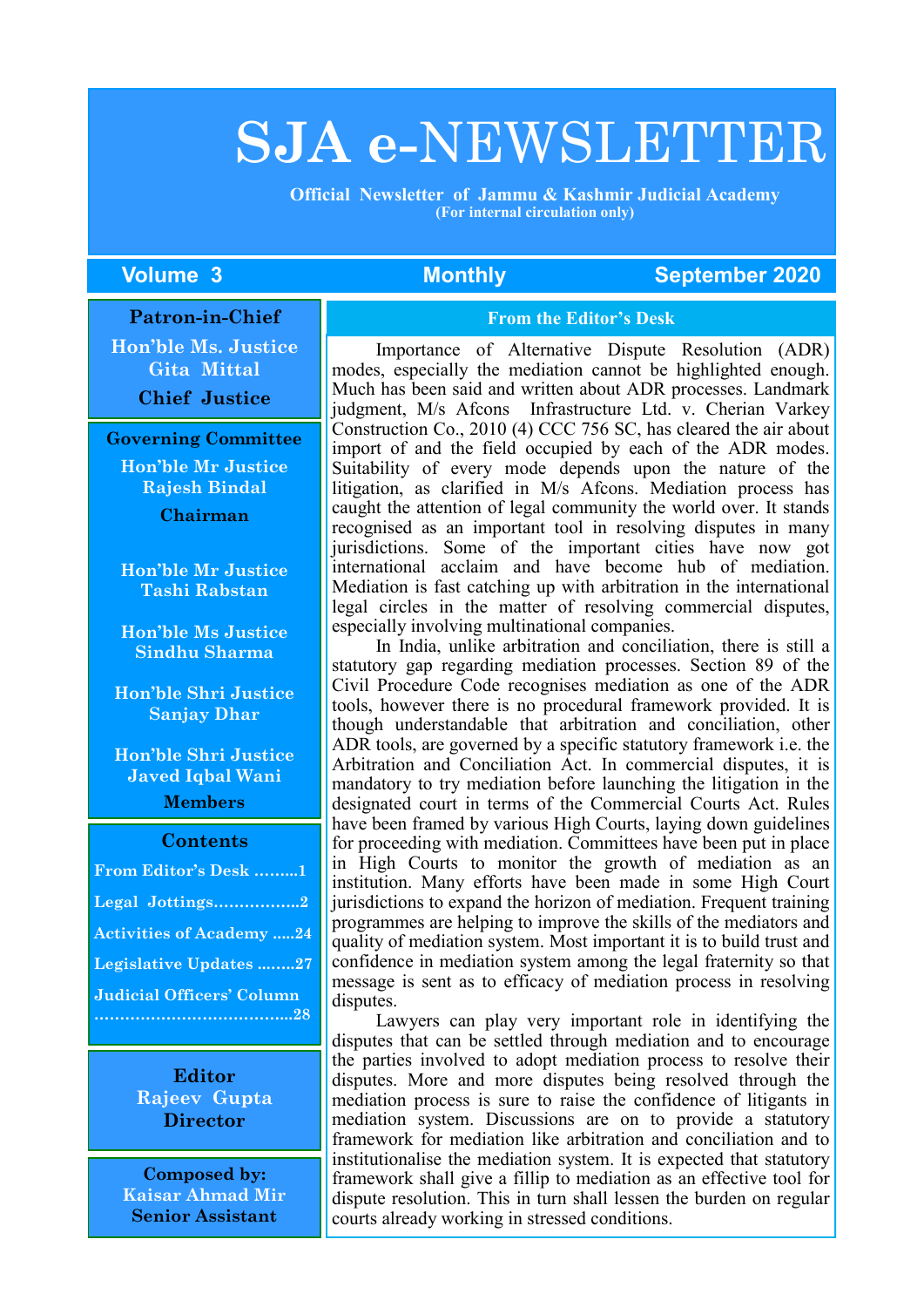# **LEGAL JOTTINGS**

"The Indian Constitution has given a special role to the constitutional courts of this country. The Supreme Court is a protector of the fundamental rights of the citizens, as also is endowed with a duty to keep the other pillars of the democracy i.e. the Executive and the Legislature, within the constitutional bounds. If an attack is made to shake the confidence that the public at large has in the institution of judiciary, such an attack has to be dealt with firmly.

#### **Supreme Court in SUO MOTU CONTEMPT PETITION (CRL.) NO.1 OF 2020 IN RE: PRASHANT BHUSHAN & ANR., decided on August 14, 2020**

#### **CRIMINAL**

#### **Supreme Court Judgments**

### **Criminal Appeal No. 555 of 2020 Parvinder Kansal v. The State of NCT of Delhi & Anr.**

#### **Decided on: August 28, 2020**

Hon'ble Supreme Court in this case held that an appeal against inadequacy of punishment cannot be maintained by the victim in terms of Section 372 of Cr.P.C. The Court observed as under: -

"A reading of the proviso makes it clear that so far as victim's right of appeal is concerned, same is restricted to three eventualities, namely, acquittal of the accused; conviction of the accused for lesser offence; or for imposing inadequate compensation. While the victim is given opportunity to prefer appeal in the event of imposing inadequate compensation, but at the same time there is no provision for appeal by the victim for questioning the order of sentence as inadequate, whereas Section 377, Cr.P.C. gives the power to the State Government to prefer appeal for enhancement of sentence. While it is open for the State Government to prefer appeal for inadequate sentence under Section 377, Cr.P.C. but similarly no appeal can be maintained by victim under Section 372, Cr.PC on the ground of inadequate sentence. It is fairly well settled that the remedy of appeal is creature of the Statute. Unless same is provided either under Code of Criminal Procedure or by any other law for the time being in force no appeal, seeking enhancement of sentence at the instance of the victim, is maintainable. Further we are of the view that the High Court while referring to the judgment of this Court in the case of National

Commission for Women v. State of Delhi & Anr. (2010) 12 SCC 599 has rightly relied on the same and dismissed the appeal, as not maintainable."

#### **Criminal Appeal No.200 of 2020 Union Of India v. Ashok Kumar Sharma & Ors.**

#### **Decided on: August 28, 2020**

Hon'ble Supreme Court in this case considered; whether in respect of offences falling under chapter IV of the Act, an FIR can be registered under Section 154 of the Cr.P.C. and the case investigated or whether Section 32 of the Act supplants the procedure for investigation of offences under Cr.P.C. and the taking of cognizance of an offence under Section 190 of the Cr.P.C. and whether the Inspector under the Act, can arrest a person in connection with an offence under Chapter IV of the Act.

The Court held as under:

"150. Thus, we may cull out our conclusions/directions as follows:

I. In regard to cognizable offences under Chapter IV of the Act, in view of Section 32 of the Act and also the scheme of the Cr.P.C. the Police Officer cannot prosecute offenders in regard to such offences. Only the persons mentioned in Section 32 are entitled to do the same.

II. There is no bar to the Police Officer, however, to investigate and prosecute the person where he has committed an offence, as stated under Section 32(3) of the Act, i.e., if he has committed any cognizable offence under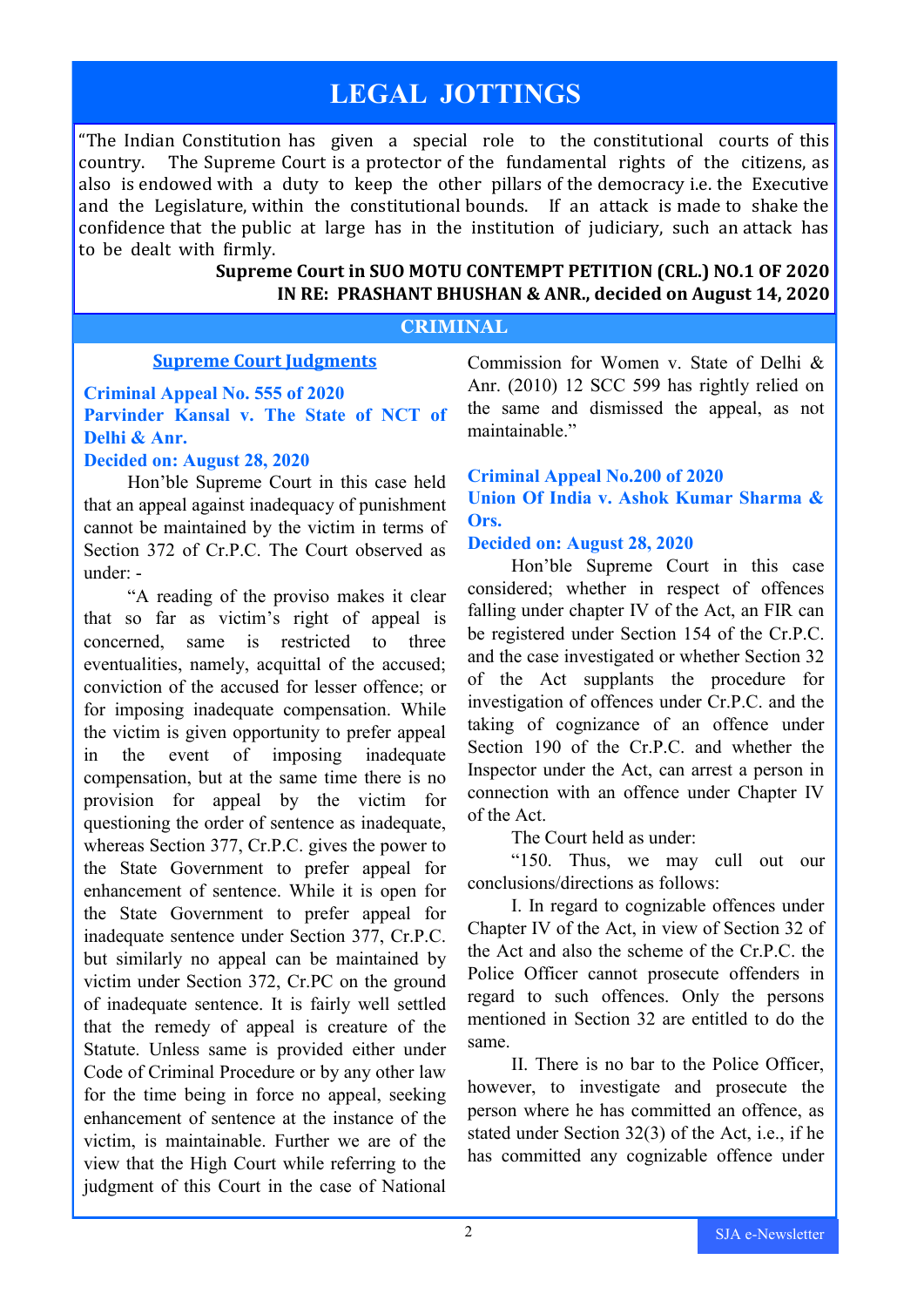any other law.

III. Having regard to the scheme of the Cr.P.C. and also the mandate of Section 32 of the Act and on a conspectus of powers which are available with the Drugs Inspector under the Act and also his duties, a Police Officer cannot register a FIR under Section 154 of the Cr.P.C. in regard to cognizable offences under Chapter IV of the Act and he cannot investigate such offences under the provisions of the Cr.P.C.

IV. Having regard to the provisions of Section  $22(1)(d)$  of the Act, we hold that an arrest can be made by the Drugs Inspector in regard to cognizable offences falling under Chapter IV of the Act without any warrant and otherwise treating it as a cognizable offence. He is, however, bound by the law as laid down in D.K. Basu (supra) and to follow the provisions of Cr.P.C.

V. It would appear that on the understanding that the Police Officer can register a FIR, there are many cases where FIRs have been registered in regard to cognizable offences falling under Chapter IV of the Act. We find substance in the stand taken by learned Amicus Curiae and direct that they should be made over to the Drugs Inspectors, if not already made over, and it is for the Drugs Inspector to take action on the same in accordance with the law. We must record that we are resorting to our power under Article 142 of the Constitution of India in this regard.

VI. Further, we would be inclined to believe that in a number of cases on the understanding of the law relating to the power of arrest as, in fact, evidenced by the facts of the present case, police officers would have made arrests in regard to offences under Chapter IV of the Act. Therefore, in regard to the power of arrest, we make it clear that our decision that Police Officers do not have power to arrest in respect of cognizable offences under Chapter IV of the Act, will operate with effect from the date of this Judgment.

VII. We further direct that the Drugs Inspectors, who carry out the arrest, must not only report the arrests, as provided in Section 58 of the Cr.P.C. but also immediately report the arrests to their superior Officers."

#### **Criminal Appeal No. 1551 of 2010 Mohd. Anwar v. The State (NCT Of Delhi) Decided on: August 19, 2020**

The present criminal appeal is at the instance of Mohd. Anwar who impugnes the judgment dated 22.02.2010, of the High Court of Delhi whereby his appeal against the judgment dated 27/29.04.2004 of the Additional Sessions Judge, Karkardooma, convicting and sentencing him under Section 394 of the Indian Penal Code, 1860 and Section 25 of the Arms Act, 1959, was turned down.

The Supreme Court held that in order to successfully claim the defense of mental unsoundness under Section 84 of IPC, the accused must show by preponderance of probabilities that he / she suffered from a serious enough mental disease or infirmity which would affect the individual's ability to distinguish right from wrong. Further, it must be established that the accused was afflicted by such disability particularly at the time of the crime and that but for such impairment, the crime would not have been committed. The Court was hearing a matter where three accused were held to be guilty of robbery with attempt to cause grievous hurt by the trial Court. One of the accused contented that he was merely 15 years old at the time of occurrence and was undergoing treatment for a mental disorder at a government hospital. He supported his claim through a copy of an OPD card and the testimony of the appellant's mother who stated that he sometimes had to be kept chained at home to prevent harm to himself and others.

At the outset, the Supreme Court noticed that plea of unsoundness of mind under section 84 of Indian Penal Code or mitigating circumstances like juvenility of age, ordinarily ought to be raised during trial itself. Belated claims not only prevent proper production and appreciation of evidence, but they also undermine the genuineness of the defense's case.

The Court took note of the fact that no evidence in the form of a birth certificate, school record or mental test was brought forth; nor any expert examination has been sought by the appellant. Instead, the statement recorded under section 313 Cr.P.C. shows that the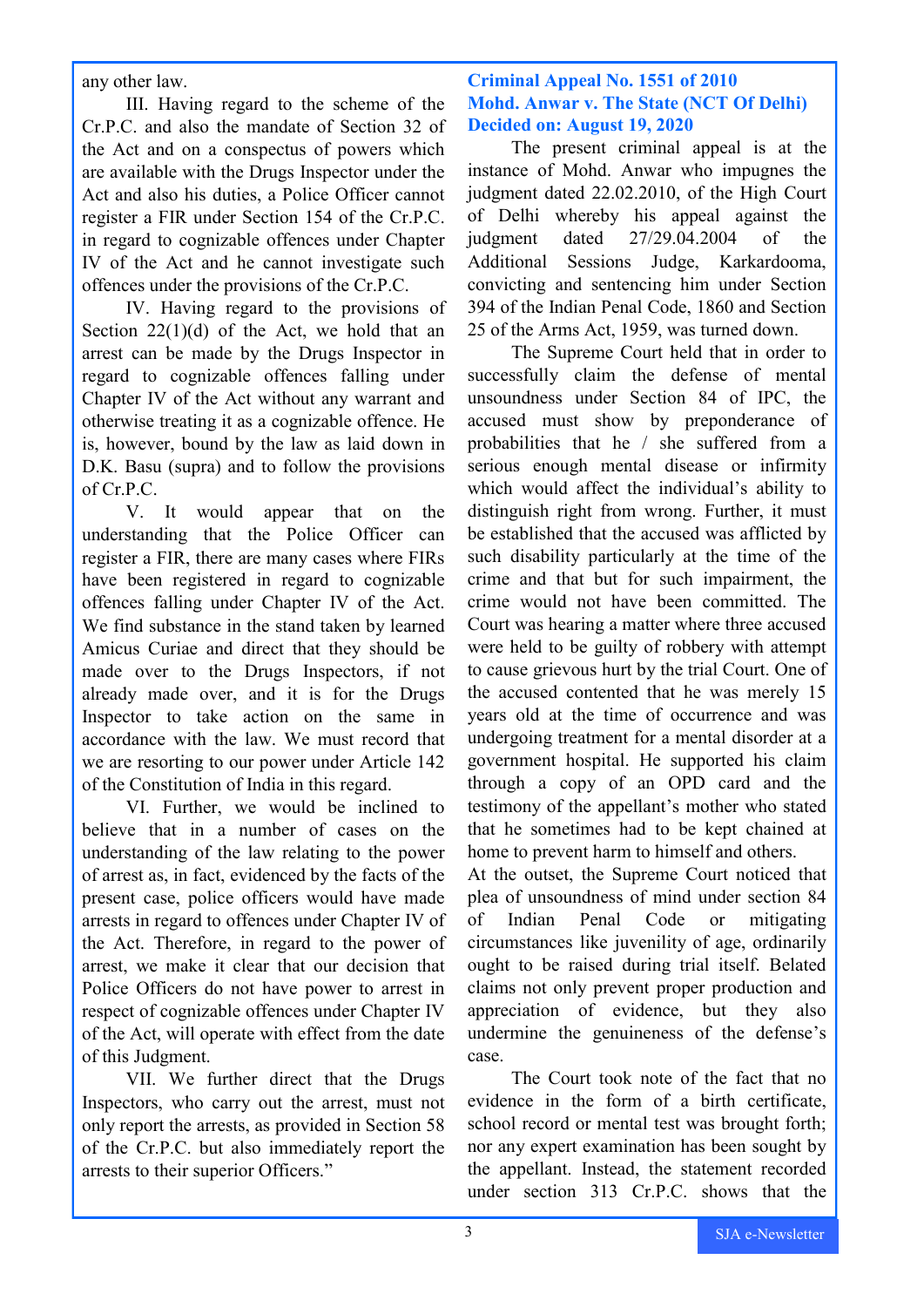appellant was above 18 years around at the time of incident, which is far departure from the claimed age of 15 years. Further, his conduct of running away from the spot of crime, evidence an elevated level of mental intellect. When the Court tried to get the appellant mentally examined, it was brought to its notice that the appellant who had been granted bail by Court earlier is untraceable. The court, hence, concluded that the plea of mental illness is nothing but a made up story and is far from genuine.

#### **Criminal Appeal No. 520 of 2020 Preet Pal Singh v. State of U.P Decided on: August 14, 2020**

Appellant being the father of deceaseddaughter (who was the victim of offences under section 498A, 304B, 406, 411 & Section 3 & 4 of Dowry Prohibition Act) have challenged the order of bail in favor of accused- husband passed by the High Court of Allahabad by staying the execution of sentence exercising appellate jurisdiction in terms of section 389 Cr.P.C. i.e. during the pendency of conviction appeal preferred by the accused.

The contention of the appellant is that High court while staying execution of sentence and granting bail pending appeal must exercise the discretion judicially and not as a matter of course, the accused is require to make out a case that there is patent error or legal infirmity committed by trial court making conviction for grant of bail pending and asserted that high court passed a short, cryptic and non speaking order of bail. Setting aside the order of bail granted by High Court, Hon'ble Supreme Court referring to the judgment passed in Dataram Singh's Case, 2018 (3) SCC 22, held that even though a detailed examination of merits of the case may not be required in consideration of application for grant of bail but at the same time the exercise of discretion has to be based on well settled principles and in a judicial manner and not as a matter of course, further held that the principle for grant of bail at the pre-trial stage under section 439 Cr.P.C. and at post conviction stage is different and not similar. At pre-trial stage the fundamental principle of presumption of innocence and the rule 'bail not jail' can be

employed however, at post conviction stage there is finding of guilt and the principle of presumption of innocence and the rule bail not jail is not attracted. Rather there should be strong and compelling reasons for bail at post conviction stage.

**Gangadhar alias Gangaram v. State of Madhya Pradesh, Criminal Appeal No. 504 of 2020 Decided on: August 05, 2020**

Hon'ble the Supreme Court in this case held that the presumption of culpability against the accused under the Sections 35 and 54 of NDPS Act, 1985 as regards to proof of possession, are rebuttable. The prosecution is not discharged from its duty to prove the charges beyond reasonable doubt. The appellant in this case was convicted u/s 8C read with s. 20  $(b)(ii)(c)$  of the Act and sentenced to 10 years RI for possession of 48.2 kilograms of Ganja (cannabis). He was held to be the owner of the premises from where the contraband was recovered. The defence of the appellant as to the transfer of ownership of the house to co-accused was not considered and only voter list was relied upon by the trial court. Moreover, the appellant himself was one of the informants who led the police to the house. The said co-accused was later acquitted. The police did not record the statement of village Chowkidar, neither did it examine the village records. The Apex Court held that the reverse burden of proof cannot result in conviction merely on basis of preponderance of probability. Section 35(2) of the Act makes it clear that the charge needs to be established beyond reasonable doubt. It was also observed that where provision is made for such grave and stringent sentence, the Court has to ensure heightened scrutiny of the evidence for establishment of foundational facts by the prosecution.

Therefore, to undo the miscarriage of justice, the Supreme Court held that even though while exercising jurisdiction under Article 136 of the Constitution, it does not interfere with concurrent findings of facts delving into appreciation of evidence. But in cases like the present one, which concerns the liberty of the individual, if the Court is satisfied that the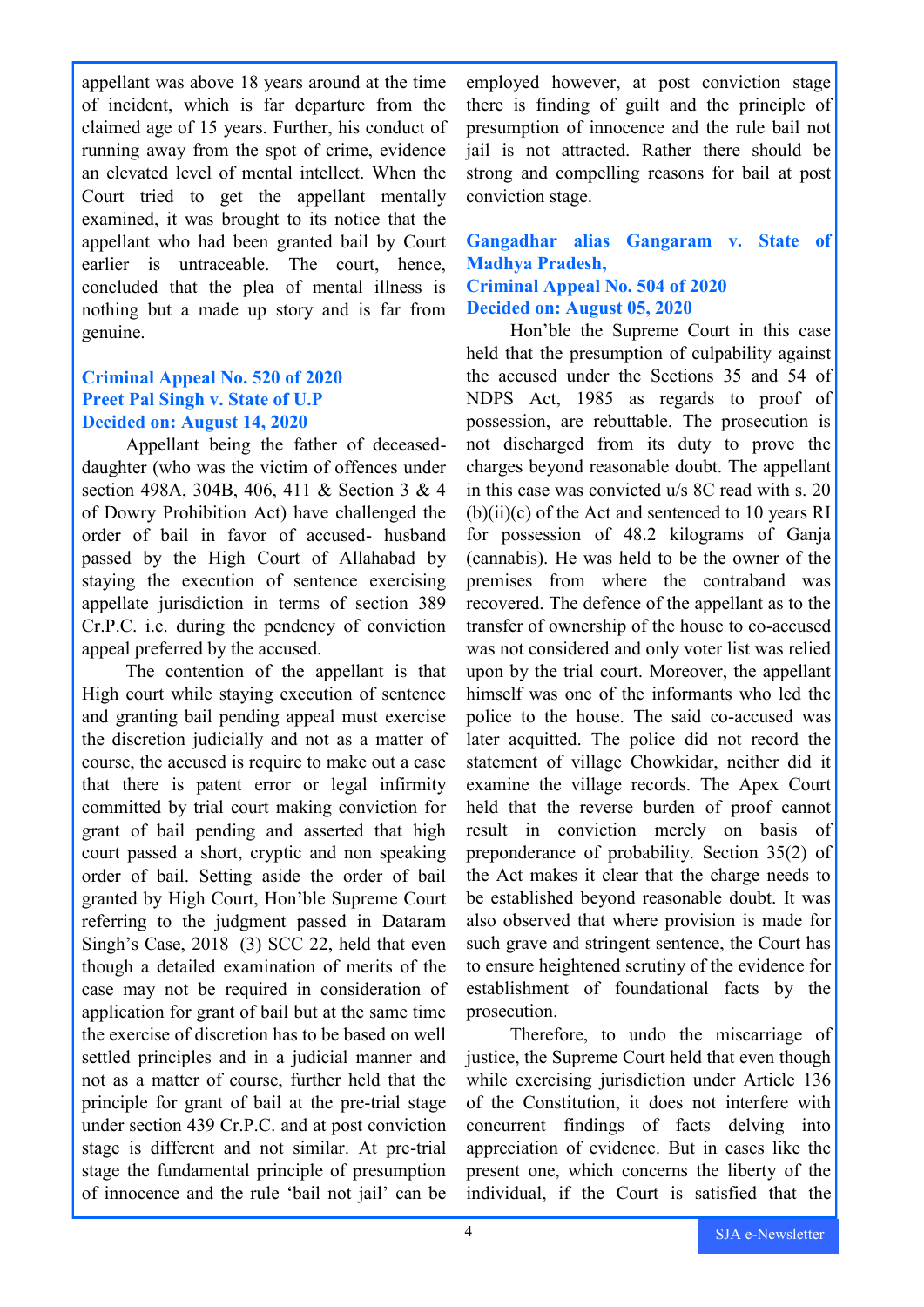prosecution had failed to establish a prima facie case, the evidence led was wholly insufficient and there has been gross mis-appreciation of evidence by the courts below bordering on perversity, the Supreme Court shall not be inhibited in protecting the liberty of the individual.

The Conviction was set aside and the appellant was acquitted.

#### **Criminal Appeal No.543 of 2020 Karthick and Others v. The State represented by Inspector of Police, Kancheepuram District, Tamil Nadu. Decided on: August 26, 2020**

The Appellants, who are the original accused, were convicted by the Trial Court for offences under sections 147, 323, 325, 323 read with 149 and 325 read with 149 IPC and were sentenced to one year simple imprisonment and a fine of Rs. 30,000 was imposed, out of which Rs.10,000 was payable as compensation to grievously injured P.W.3. The High Court of Madras confirmed the order of conviction. The accused approached the Supreme Court against the order of the High Court.

The Hon'ble Supreme Court found no ground to interfere with the conviction order. It dealt with the question of sentence only. Given the fact that the accused persons were aged between 21 and 23 years, injuries inflicted on the victim were minor and the incident had happened all of a sudden on plucking of blackberries and there was no intention to cause injuries, the Hon'ble Supreme Court reduced the sentence to the period already undergone (six months) and the compensation awarded to the P.W.3 who sustained grievous injuries was further enhanced by Rs. 25,000/-

#### **Criminal Appeal No. 2255 of 2010 Prem Chand v. State of Haryana Decided on: July 30, 2020**

In this Criminal Appeal, order of the Hon'ble High Court of Punjab and Haryana, reversing the order of acquittal into conviction was challenged. The appellant was convicted under prevention of Food adulteration act, 1954 for selling Adulterated Haldi Powder and selling it without license.

Hon'ble Supreme Court observed that delay of 18 days in finalizing the report by public analyst from the date of receipt of sample and no evidence that during that period the samples were not tempered, further more, in the report it was not mentioned that sample was insect infested or unfit for human consumption. Prosecution has failed to prove the requirement of section 2(1a) (F) of the act. (Case law, Delhi administration v. Sat Sarup Sharma 1994 Supp (3) SCC 324 relied upon).

The Supreme Court held that the order of conviction is not sustainable and set aside and upheld the order of acquittal by the Trial Court.

#### **J&K High Court Judgments**

#### **CRM (M) No. 178/2020 Nasreen Shama v. CBI, ACB, Jammu Decided on: August 26, 2020**

The instant petition was filed under section 482 Cr.P.C. for quashment of charge sheet pending before the court of Special Judge Anti-Corruption (CBI cases) Jammu, as also for setting aside order dated 17.06.2020 passed by the said court.

The Hon'ble Court held that there can be two FIRs if the offence charged is different and distinct. In this case the Court observed that the two conspiracies petitioner is charged with, are in substances and truth distinct and different. The comparison of both FIRs, both charge sheets as also the charges framed by the trial court manifestly demonstrate that the conspiracy - the subject matter of second FIR could not said to be identical with the conspiracy of first FIR. The two conspiracies cover different fields of different dimensions with different ramifications and cannot by any sense of imagination be equated with each other.

Thus registration of two FIRs, conducting and completion of investigation therein, consequential filing of two charge sheets before the trial court and framing of charges by the trial court separately against the petitioner cannot be said to have caused any prejudice to the petitioner. The Hon'ble Court relied on the Judgment of Hon'ble Apex Court in Anju Chaudhary v. State of Uttar Pradesh and Anr. reported in (2013) 6 SCC 384 and dismissed the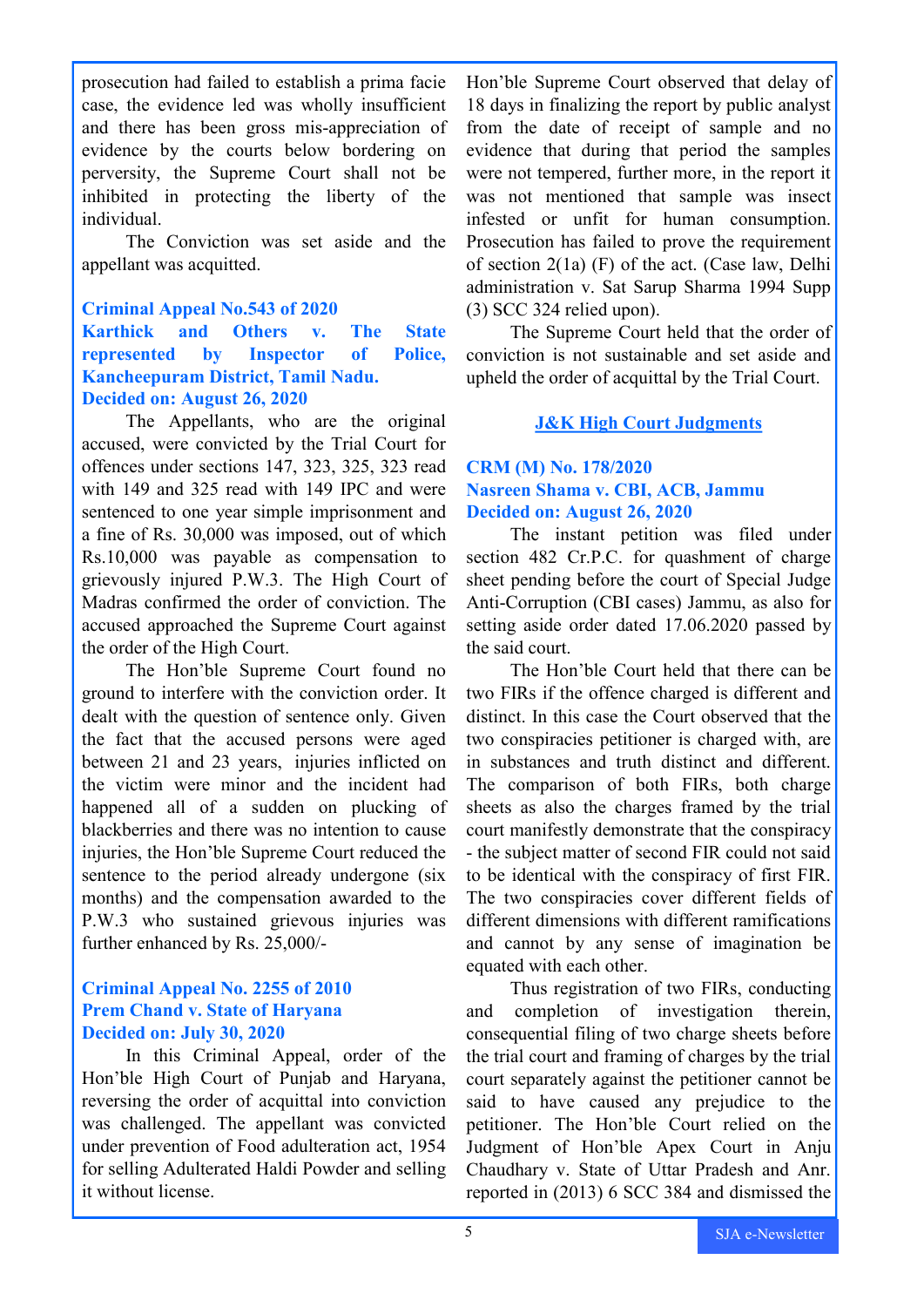instant petition.

Hence, the pending complaint proceedings quashed.

#### **CRA No. 9900002/2012 Som Dutt and another v. State of J&K Decided on: August 25, 2020**

The brief facts are that on 29.05.2006 at 16:00 hours, a written complaint was lodged by the complainant and FIR bearing No. 27/2006 for commission of offence 435 RPC was registered by Police Station, Kalakote against the four accused including the appellants. After the investigation of the case, the challan for commission of offences under sections 435 and 427 RPC was produced against the appellants only and the involvement of others accused was not found in the commission of aforesaid offences. The learned Sessions Judge, Rajouri (hereinafter 'The Trial Court') in the case titled "State vs. Som Dutt and another" arising out of FIR bearing No. 27/2006 of Police Station, Kalakote convicted the appellants under section 435 RPC and sentenced them for a simple imprisonment of six months and also a fine of Rs. 1000/- has been imposed on each of the appellant.

The Judgment dated 04.02.2012 passed by the trial court was challenged before the Hon'ble High Court (hereinafter 'The Court') whereby the appellants have been convicted under section 435 RPC.

The occurrence was stated to have taken place on 25-05-2006 but the FIR was lodged four days after the occurrence. The explanation given by the PW-1 was contrary to record and the delay of four days in lodging FIR remained unexplained. The Court, relying upon State of A.P. v. M. Madhusudhan Rao (2008) 15 SCC 582, observed that the law is well settled that FIR must be lodged with promptitude and delay if properly explained is not fatal to the prosecution case but when the delay remains unexplained then there may be chances of an exaggerated account of the incident or a concocted story as a result of deliberations and consultations.

The Court noticed that the statements of PW-1 and the complainant are vague, devoid of necessary details and he goes on changing his

stand continuously. Referring Gajula Surya Prakasarao v. State of A.P (2010) 1 SCC 88, The Court observed that when a witness changes his stand at different stages, no reliance can be placed upon his testimony as the same becomes doubtful and the Trial court failed to consider these vital aspects of the conduct of the complainant in changing his stand at different stages.

In view of Shanthamalleshappa v. State of Karnataka (2019) 2 SCC 679, the Court also noted that the PW-1 and the appellant No. 1 were having dispute with regard to the land comprising Survey No. 625 and 567 situated at village Sair Kalakote, the false implication of the appellants cannot be ruled out.

Therefore, the appeal was allowed and the Judgment passed by the Trial Court was set aside and the appellants were acquitted of the charge and their bail bonds stood discharged.

#### **Crl.R. No. 50 of 2019 Union of India v. Mohd. Ashraf Khan Decided on: August 21, 2020**

Hon'ble High Court in this case held that the NDPS Act nowhere bars the temporary release of the vehicle seized under the Act during the enquiry or trial. Moreso, the seizure of the vehicle in heinous offence can hardly be a ground for its retention with the seizing authority and if the vehicle is allowed to remain in the custody of the seizing authority then in all probability the vehicle would become unroadworthy, in view of the fact that it may take quite a long time for conclusion of the trial. If after the trial, the trial court comes to the conclusion that the vehicle is required to be confiscated, then the court may proceed ahead as per mandate of section 63 of the NDPS Act.

#### **CRM(M) No. 380/2019**

#### **Amina Begum & Ors. v. State of J&K & Ors. Decided on: August 25, 2020**

In this petition the petitioners sought the quashment of FIR registered with Police Station, Budhal for commission of offences under Sections 341, 323, 336, 147, 504 and 506 RPC by invoking section 482 of Criminal Procedure Code. The moot question involved in this petition pertained to the lodgment of two FIRs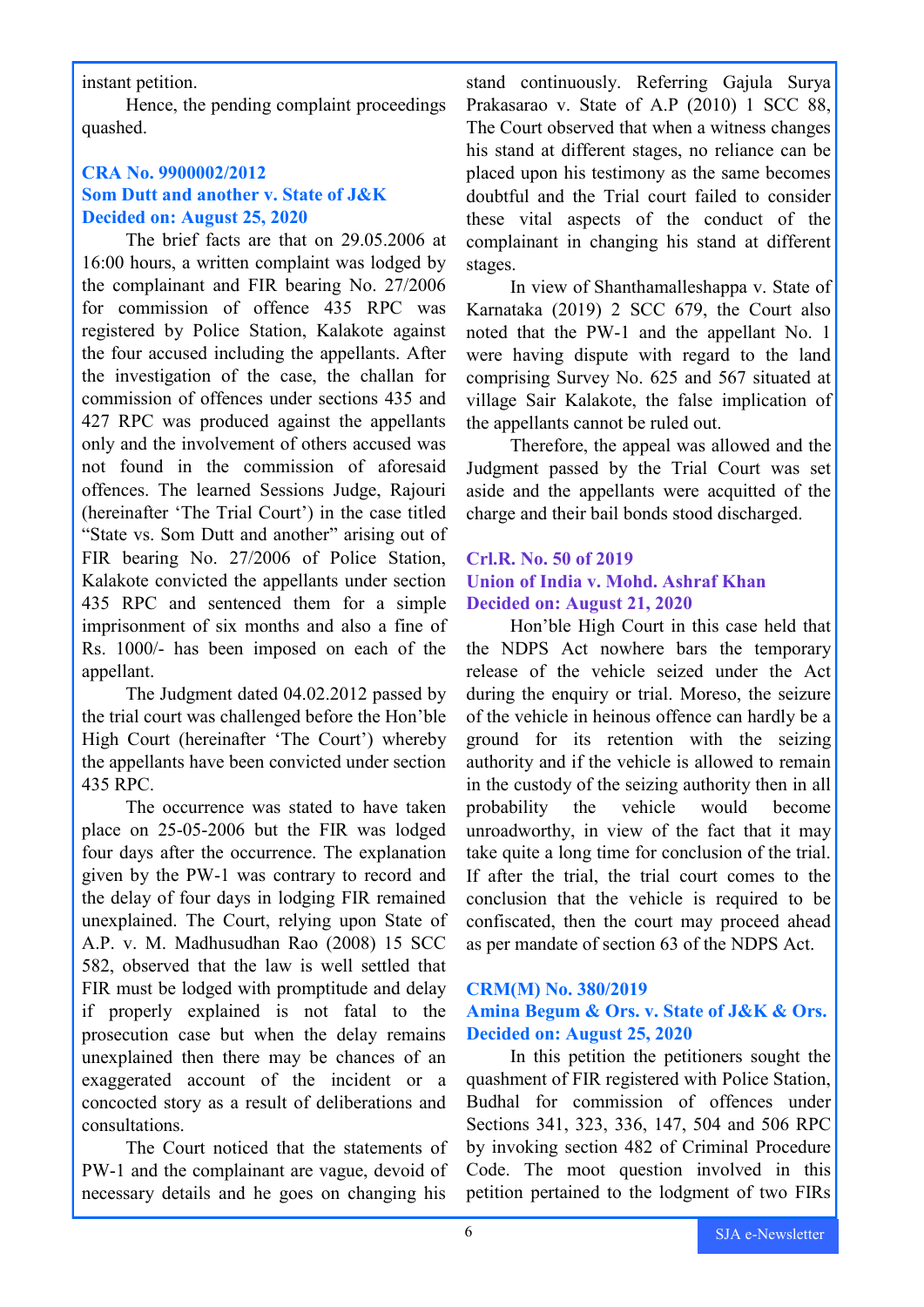with regard to the same incident. The Hon'ble High Court while deciding this petition referred to the judgment of Apex Court titled Surender Kaushik v. State of U.P., (2013) 5 SCC 148, referring to the relevant para as under:

"24. From the aforesaid decisions, it is quite luminous that the lodgement of two FIRs is not permissible in respect of one and the same incident. The concept of sameness has been given a restricted meaning. It does not encompass filing of a counter-FIR relating to the same or connected cognizable offence. What is prohibited is any further complaint by the same complainant and others against the same accused subsequent to the registration of the case under the Code, for an investigation in that regard would have already commenced and allowing registration of further complaint would amount to an improvement of the facts mentioned in the original complaint. As is further made clear by the three-Judge Bench in Upkar Singh v. Ved Prakash, (2004) 13 SCC 292: 2005 SCC (Cri) 211, the prohibition does not cover the allegations made by the accused in the first FIR alleging a different version of the same incident. Thus, rival versions in respect of the same incident do take different shapes and in that event, lodgment of two FIRs is permissible."

The Hon'ble High court also cited the note of caution given by the apex court in Tilly Gifford v. Michael Floyd Eshwar, (2018) 11 SCC 205, while exercising it jurisdiction under section 482 of Cr.P.C.

Consequently, the petition was found devoid of any merit and the same was dismissed.

### **CRM(M) No. 156/2020 Mohd Naseem v. UT of J&K Decided on: August 04, 2020**

In this case, the Hon'ble High Court, upon application by father of victim u/s 482 Cr.P.C. set aside the bail granted to accused in case registered for offences u/s 376-D, 109 of IPC and S. 4 of POCSO Act, 2012.

The minor daughter of complainant was alleged to have been kidnapped by accused/ respondent no.2 and his associates on 11.03.2020 and was found unconscious in fields the next day near house of the accused. Thereafter, the petitioner got FIR registered and investigation was set into motion. The accused/ respondent no.2 and his associate had filed bail application, which was objected to by petitioner and dismissed. Another bail application was filed subsequently, notice of which was not given to him and bail granted by the trial court.

Relying on Apex Court's judgment in Puran v. Rambilas, 2001 (6) SCC 338 and Kalyan Chandra Sarkar v. Rajesh Rangan @ Pappu Yadav and another, (2004) 7 SCC 528, the Bench observed that although while granting bail, a detailed examination of evidence and elaborate documentation of the merits of the case has not to be undertaken, but that does not mean that reasons for granting bail are not to be indicated in the bail order.

The observation of trial court noting 'no proof of recent sexual intercourse' was held to be based upon the medical report noting absence of spermatozoa in the vaginal swab test, which is in conflict with Hon'ble Apex Court judgment in Wahid Khan v. State of Madhya Pradesh, (2010) 2 SCC 9.

The Court held that in light of the nature of offences, the ferocity of the crime, the statement of the victim recorded under section 164 Cr.PC, the apprehension of the threat to the victim at the hands of the accused and absconding co-accused, and the provision of section 437 Cr.PC, there seems to be no reason for the trial court to have admitted the accused to bail in a crime which has a serious magnitude and it will be a sheer abuse of process of law.

The impugned order was set aside and as a corollary of which, accused was ordered to be taken into custody.

### **Criminal Appeal No. 13 of 2018 State through SHO P/S Pampore v. Bashir Ahmad Khanday**

#### **Decided on: July 27, 2020**

The appeal has been preferred by the erstwhile State of J&K, now Union Territory of J&K against the judgment dated 16.05.2017, passed by the Court of learned Principal Sessions Judge, Pulwama, by virtue of which the respondent has been acquitted for commission of offences under Sections 302, 364, 109 RPC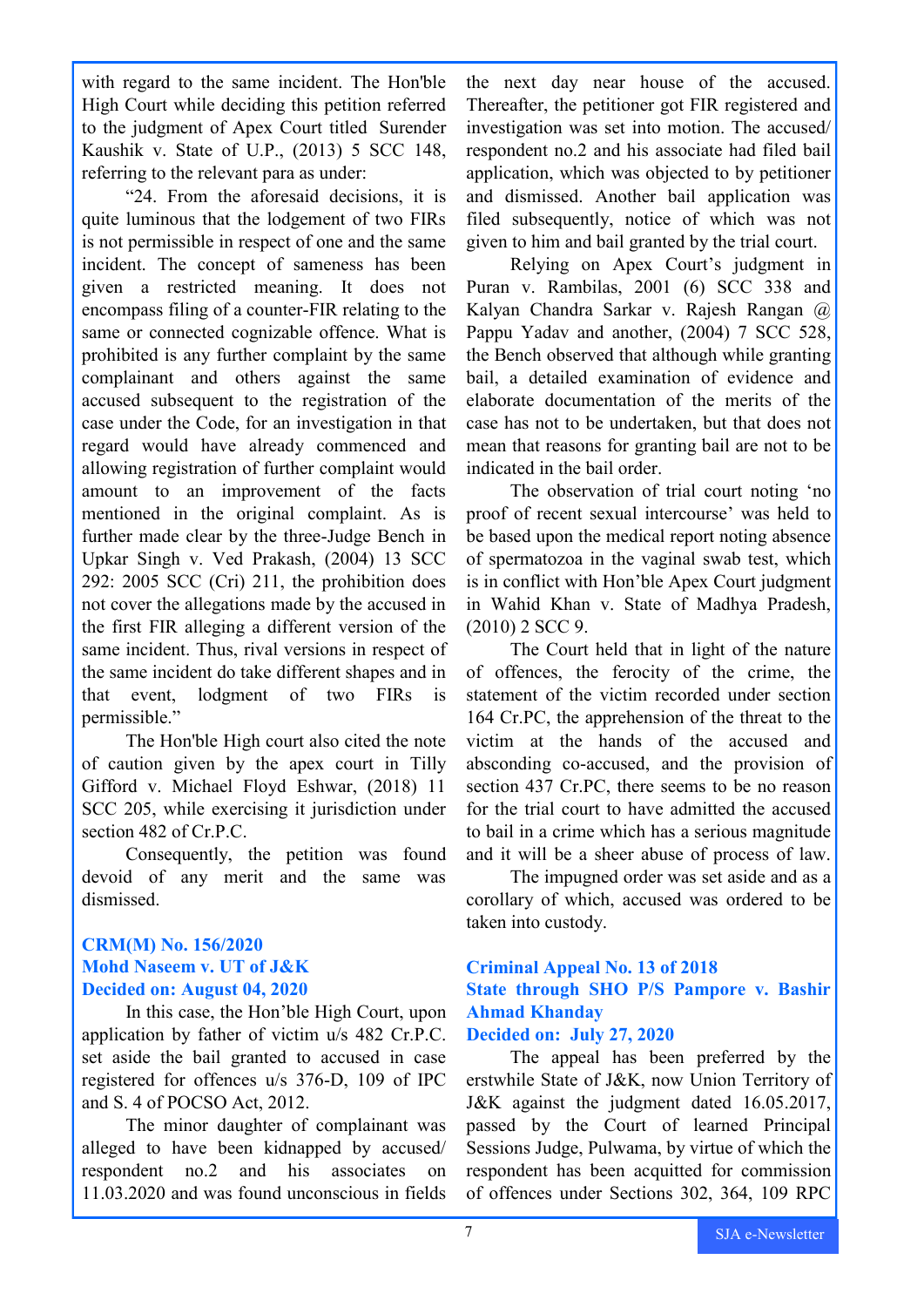and 7/25, 3/25 Arms Act under FIR No. 97/2000 of Police Station, Pampore.

It came in the evidence of some of the prosecution witnesses that at 7.00 p.m. the respondent came to the house of deceased and asked him to accompany him. The deceased accompanied the respondent but thereafter did not return.

Hon'ble High Court held that whole case of the prosecution is based upon the circumstantial evidence, as there is no direct evidence with regard to the murder of the deceased. So far as circumstantial evidence is concerned, the law is well settled that all the circumstances must result into the only inference towards the guilt of the accused and if more than one inference can be drawn then the accused must have the benefit of doubt. Now, it is to be seen whether the factum of last seen with the deceased is sufficient enough to connect the accused-respondent with the murder of the deceased. The Court was of the considered opinion that the mere fact that the deceased was last seen with the respondent cannot lead to an irresistible conclusion that it was the respondent who killed the deceased in the absence of any other evidence. Moreso, in a case of like the nature where there is no motive for killing the deceased, the respondent could not have been convicted solely on the basis of factum of last seen evidence. The Trial Court has taken a possible view in light of evidence led by prosecution.

In view of the above, the appeal is found meritless and is, accordingly, dismissed.

#### **Ref (Crl) No. 03 of 2020 Union Territory of J&K v. Abdul Dadeer Dar Decided on: July 29, 2020**

This reference was made by Special Judge (Designated Court) under the National Investigation Agency Act (NIA Act) after opining that the Special Judge under the NIA Act has no jurisdiction to hear revision against the order of the Magistrate granting bail.

In this case, investigation was commenced in offences under Section 13 ULA (P) Act and Sections 148, 149, 336 and 353 RPC. During the course of investigation the accused was enlarged on bail by the Magistrate. Order of the Magistrate granting bail was challenged by way of revision before the Court of Session. Subsequently, notification was issued by the Government constituting Special Court in terms of NIA Act for trial of Scheduled offences, including offences under ULA (P) Act. Thereafter, the Court of Sessions forwarded the revision petition to the Designated Court.

The High Court accepting the opinion and recommendation of the Special Judge, held as under:

"14) In fact, a Special Court is a Court of first instance in respect of all proceedings pertaining to offences under ULA(P) Act which is a Scheduled enactment. The appeal against the orders of a Special Court lies before the High Court in terms of Section 21 of the NIA Act. The revisional and appellate jurisdiction in respect of orders and findings recorded by an ordinary Judicial Magistrate cannot be exercised by a Court specially constituted under Section 22 of the NIA Act. The Special Court functions as a Sessions Court only for the purpose of trial of the specified offences by adopting the procedure prescribed under the Cr.P.C for Sessions trial cases. It does not possess any appellate or provisional powers.

15) Section 22(4) of the NIA Act makes it abundantly clear that once a Special Court is constituted, the trial of cases pertaining to the specified offences stands transferred to the said Court. It does not provide for transfer of any other proceedings.

16) The revisional powers in respect of an order passed by an ordinary Judicial Magistrate even in proceedings which pertain to offences under ULA(P) Act are exercisable by a Court of Session having jurisdiction over the said Magistrate. It is for the said Court of Session to test the legality and propriety of the findings of the orders recorded by a Magistrate under his jurisdiction even in the proceedings pertaining to the offences under ULA(P) Act. The question, whether an ordinary Magistrate has the jurisdiction to pass an order of bail in respect of an offence under the provisions of ULA(P) Act, is for the concerned Sessions Court to determine in exercise of its revisional jurisdiction.

#### **Q350**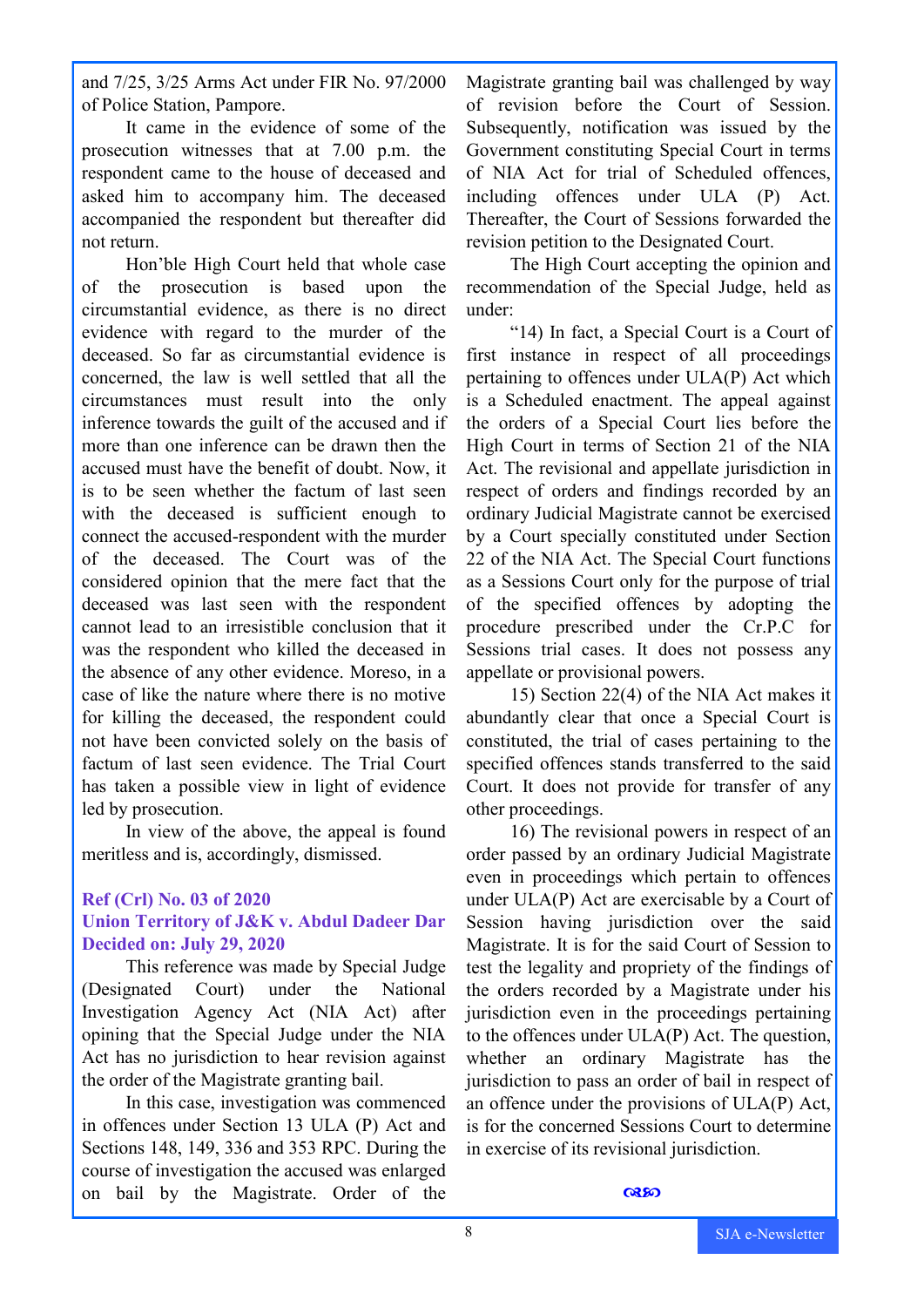"The Constitution is an effective tool of social transformation; removal of inequalities intends to wipe off tears from every eye. The social realities cannot be ignored and overlooked while the Constitution aims at the comprehensive removal of the disparities.

# **Arun Misra J. In** *The State of Punjab and others v. Davinder Singh & Ors.***, decided on August 27, 2020**

#### **CIVIL**

#### **Supreme Court Judgments**

# **Civil Appeal Nos. 2843-2844 of 2010 Nazir Mohamed v. J. Kamala And Ors. Decided on: August 27, 2020**

Hon'ble Supreme Court in this case reiterated the following while considering the question of 'substantial question of law' to maintain the second appeal:

"25. A second appeal, or for that matter, any appeal is not a matter of right. The right of appeal is conferred by statute. A second appeal only lies on a substantial question of law. If statute confers a limited right of appeal, the Court cannot expand the scope of the appeal. It was not open to the Respondent -Plaintiff to re-agitate facts or to call upon the High Court to reanalyze or re-appreciate evidence in a Second Appeal.

26. Section 100 of the CPC, as amended, restricts the right of second appeal, to only those cases, where a substantial question of law is involved. The existence of a "substantial question of law" is the sine qua non for the exercise of jurisdiction under Section 100 of the CPC.

29. The principles for deciding when a question of law becomes a substantial question of law, have been enunciated by a Constitution Bench of this Court in Sir Chunilal v. Mehta & Sons Ltd. v. Century Spg. & Mfg. Co. Ltd., where this Court held:-

"The proper test for determining whether a question of law raised in the case is substantial would, in our opinion, be whether it is of general public importance or whether it directly and substantially affects the rights of the parties and if so whether it is either an open question in the sense that it is not finally

settled by this Court or by the Privy Council or by the Federal Court or is not free from difficulty or calls for discussion of alternative views. If the question is settled by the highest court or the general principles to be applied in determining the question are well settled and there is a mere question of applying those principles or that the plea raised is palpably absurd the question would not be a substantial question of law."

30. In Hero Vinoth v. Seshammal, this Court referred to and relied upon Chunilal v. Mehta and Sons (supra) and other judgments and summarised the tests to find out whether a given set of questions of law were mere questions of law or substantial questions of law.

31. The relevant paragraphs of the judgment of this Court in Hero Vinoth (supra) are set out hereinbelow:-

"21. The phrase "substantial question of law", as occurring in the amended Section 100 CPC is not defined in the Code. The word substantial, as qualifying" question of law", means of having substance, essential, real, of sound worth, important or considerable. It is to be understood as something in contradistinction with technical, of no substance or consequence, or academic merely. However, it is clear that the legislature has chosen not to qualify the scope of "substantial question of law" by suffixing the words "of general importance" as has been done in many other provisions such as Section 109 of the Code or Article 133(1)(a) of the Constitution.

32. To be "substantial", a question of law must be debatable, not previously settled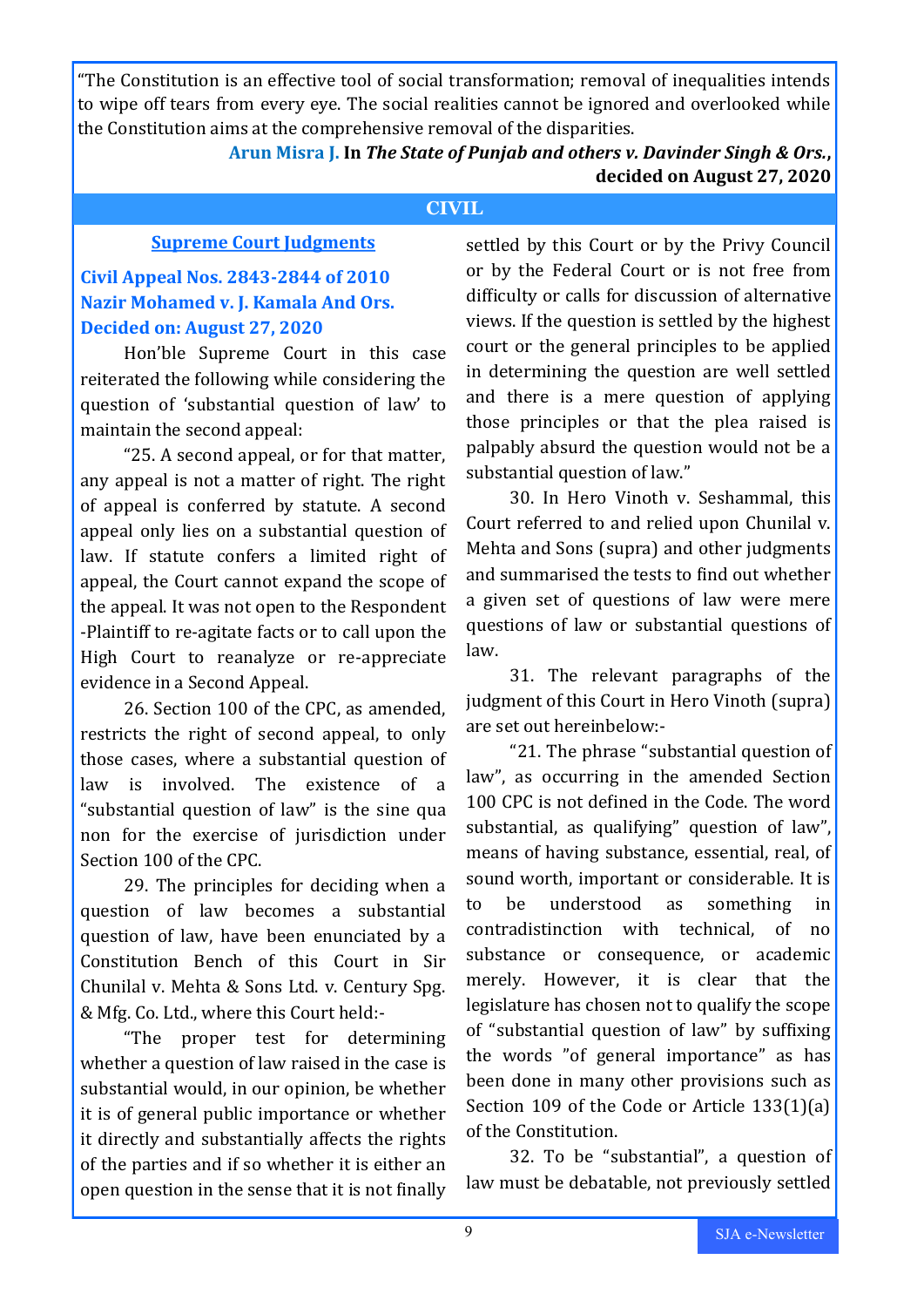by the law of the land or any binding precedent, and must have a material bearing on the decision of the case and/or the rights of the parties before it, if answered either way.

33. To be a question of law "involved in the case", there must be first, a foundation for it laid in the pleadings, and the question should emerge from the sustainable findings of fact, arrived at by Courts of facts, and it must be necessary to decide that question of law for a just and proper decision of the case.

34. Where no such question of law, nor even a mixed question of law and fact was urged before the Trial Court or the First Appellate Court, as in this case, a second appeal cannot be entertained, as held by this Court in Panchagopal Barua v. Vinesh Chandra Goswami.

35. Whether a question of law is a substantial one and whether such question is involved in the case or not, would depend on the facts and circumstances of each case. The paramount overall consideration is the need for striking a judicious balance between the indispensable obligation to do justice at all stages and the impelling necessity of avoiding prolongation in the life of any lis. This proposition finds support from Santosh Hazari v. Purushottam Tiwari."

### **Civil Appeal No.2710 of 2010**

# **Narasamma & Ors. v. A Krishnappa (Dead) Through Lrs.**

#### **Decided on: August 26, 2020**

The question for consideration before Hon'ble the Supreme Court in this case was whether simultaneously a plea can be taken of title and adverse possession, i.e., whether it would amount to taking contradictory pleas. The Supreme Court observed as under:

In Karnataka Board of Wakf case, it has been clearly set out that a plaintiff filing a title over the property must specifically plead it. When such a plea of adverse possession is

projected, it is inherent in the nature of it that someone else is the owner of the property. In that context, it was observed in para 12 that "….the pleas on title and adverse possession are mutually inconsistent and the latter does not begin to operate until the former is renounced…."

In order to establish adverse possession an inquiry is required to be made into the starting point of such adverse possession and, thus, when the recorded owner got dispossessed would be crucial. In the facts of the present case, this fact has not at all been proved.

The possession has to be in public and to the knowledge of the true owner as adverse, and this is necessary as a plea of adverse possession seeks to defeat the rights of the true owner. Thus, the law would not be readily accepting of such a case unless a clear and cogent basis has been made out.

Relying on another judicial pronouncement in Ram Nagina Rai & Anr. v. Deo Kumar Rai (Deceased) by LRs & Anr., dealing with a similar factual matrix, i.e., where there is permissive possession given by the owner and the defendant claims that the same had become adverse, it was held that it has to be specifically pleaded and proved as to when possession becomes adverse in order for the real owner to lose title12 years hence from that time.

The legal position, thus, stands that advancing a plea of title and adverse possession simultaneously and from the same date can not sustain.

# **Civil Appeal No. 7074 of 2008 State of Madhya Pradesh & ors. v. Rakesh Sethi & anr.**

#### **Decided on: August 26, 2020**

In the instant civil appeal, Hon'ble Supreme Court considered the impugned judgment of the High Court of Madhya Pradesh which held that Rule 55A of Motor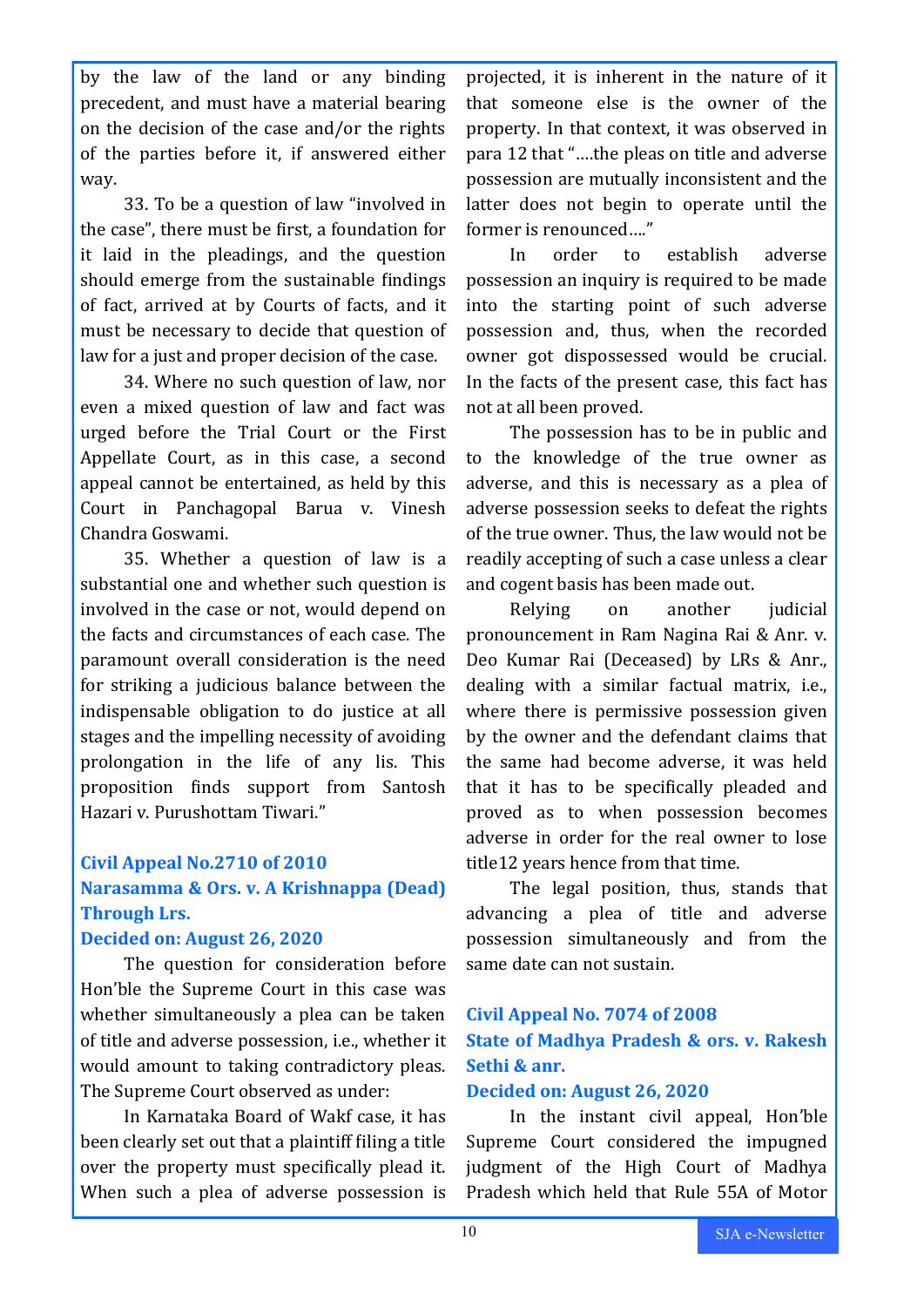Vehicles Rules, 1994 framed by the State is beyond the scope of its powers under Motor Vehicles Act, 1988 and the Central Motor Vehicle Rules, 1989. The Hon'ble Supreme Court while allowing the appeal of State of Madhya Pradesh took different view and held that Rule 55A of Motor Vehicles Rules, 1994 is not in excess of powers conferred upon the State by the Central Rules. Rule 55A empowers the State to assign registration numbers to motor vehicles which is a distinct service for which State or their authorities are entitled to charge a fee. This rule is directly related to the performance of State's functions under section 41(6) of Motor Vehicle Act, 1988, for which it could legitimately claim a fee.

Further, it was held by the Hon'ble Supreme Court that Section 211 of the Motor Vehicle Act, 1988, empowered the State Government to levy a fee with respect to applications submitted for issuing a Certificate, license or registration. Hon'ble Supreme Court while setting aside the impugned judgment of Hon'ble High Court of State of Madhya Pradesh explained that State can levy fee or amount for such contingencies which are not covered by any specific power to levy fee or amount but which entails some activity on the part of the State.

Avitel Post Studioz Limited v. HSBC PI Holdings (Mauritius) Limited Civil Appeal no. 5145 of 2016 Decided on: August 19, 2020 In a dispute between HSBC and Avitel Post Studioz Ltd., the final Award was passed by the Arbitration Tribunal in Singapore. HSBC filed a petition under Section 9 of the Arbitration and Conciliation Act, 1996 in which the Bombay High Court directed Avitel to deposit any shortfall in their account with the Corporation Bank so as to maintain a balance of USD 60 million. This order was upheld by the Division Bench. This order was challenged by Avitel in the Apex court. The contentions of Avitel before the Apex Court

were that if the transaction entered into between the parties involved serious criminal offences such as forgery and impersonation, then it is clear that under Indian law, such dispute would not be arbitrable. A complaint filed by HSBC against Avitel was also referred to. They referred to the judgment in the case of N. Radhakrishnan v. Maestro Engineers, (2010) 1 SCC 72, in which it was laid down that serious questions of fraud raised, would render such dispute inarbitrable. These submissions were countered by HSBC by referring to judgments in Rashid Raza v. Sadaf Akhtar, (2019) 8 SCC 710 and A. Ayyasamy v. A. Paramasivam, (2016) 10 SCC 386 in which it was explained "as referring only to such serious allegations of fraud as would vitiate the arbitration clause along with the agreement, and allegations of fraud which are not merely inter parties, but affect the public at large."

The main issue in this case was whether, in the section 9 proceeding under the 1996 Act, HSBC could be said to have a strong prima facie case in the enforcement proceedings under section 48 which are pending before the Bombay High Court? The Apex Court referred to the final award and held that there is no such fraud as would vitiate the arbitration clause in the SSA entered into between the parties as it is clear that this clause has to be read as an independent clause. Further, any finding that the contract itself is either null and void or voidable as a result of fraud or misrepresentation does not entail the invalidity of the arbitration clause which is extremely wide. It also held the impersonation, false representations made, and diversion of funds are all inter parties, having no "public flavour" so as to attract the "fraud exception".

The Apex Court while laying down the tests to determine "Fraud Exemption" to arbitrability of disputes observed that "It is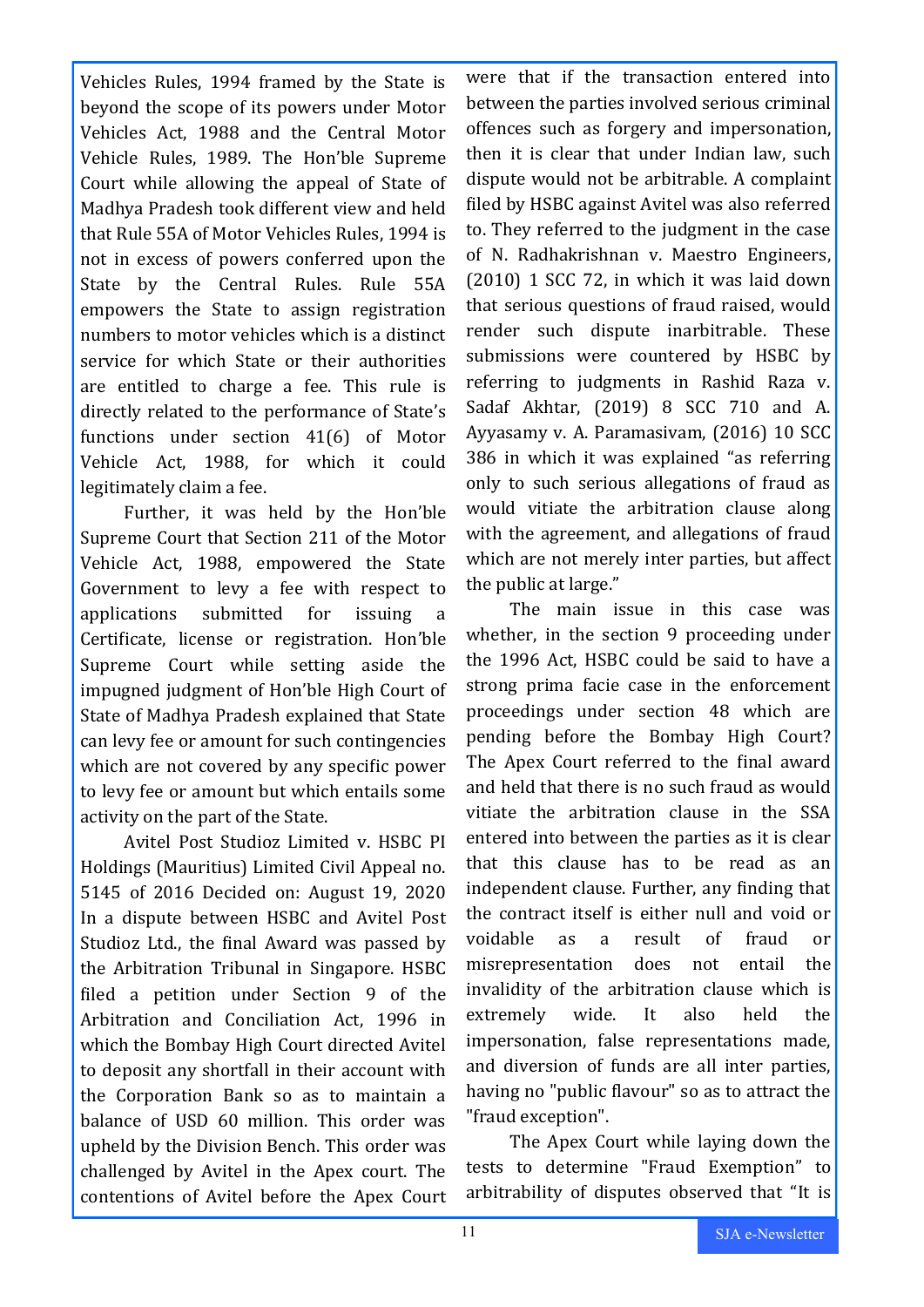clear that "serious allegations of fraud" arise only if either of the two tests laid down are satisfied, and not otherwise. The first test is satisfied only when it can be said that the arbitration clause or agreement itself cannot be said to exist in a clear case in which the court finds that the party against whom breach is alleged cannot be said to have entered into the agreement relating to arbitration at all. The second test can be said to have been met in cases in which allegations are made against the State or its instrumentality of arbitrary, fraudulent, or malafide conduct, thus necessitating the hearing of the case by a writ court in which questions are raised which are not predominantly questions arising from the contract itself or breach thereof, but questions arising in the public law domain." Thus, the court held that HSBC has made out a strong prima facie case necessitating that USD 60 million, being the principal amount awarded to them, is kept apart in the manner indicated by the learned Single Judge of the Bombay High Court.

# **Civil Appeal No. 9049-9053 of 2011 Union of India & Anr. v. M/s K.C. Sharma & Co. & Ors.**

#### **Decided on: August 14, 2020**

The Supreme Court in this case reiterated that defense under Section 53A of the Transfer of the Property Act, 1882, is available to a person who has agreement of lease in his favour even though no lease has been executed and registered. Court further said that Section 53A of the Transfer of the Property Act, 1882, protects the possession of persons who have acted on a contract of sale but in whose favour no valid sale deed is executed or registered.

The Court was hearing appeals filed by appellants (Union of India) in the present case, who were aggrieved by the judgment and decree passed by the Delhi High Court.

Delhi High Court had allowed the Regular First Appeals, preferred by the respondents while setting aside judgment and decree passed in 2006 by the Additional District Judge, Delhi.

Facts in brief were that there was acquisition of land by the Government which belonged to Gaon Sabha Luhar Heri, Delhi. Respondents (in the case at hand) had claimed compensation on the ground that the land was given to them on lease by Gaon Sabha and as it was not fit for cultivation, lease was granted to them to remove the "shora" and to make the land fit for cultivation.

Matter was referred to the Civil Court under Sections 30 and 31 of the Land Acquisition Act, 1894 for the apportionment of the amount of compensation and the Civil Court passed the judgment and decree in 1989 declaring the respondent-claimants entitled for compensation to the extent of 87% while remaining 13% were to be paid to the Panchayat/Gaon Sabha.

A suit was later on filed by the appellants initially before the Delhi High Court which was subsequently transferred to the Court of Additional District Judge. The said suit was filed seeking declaration that the judgment and decree of 1989 was obtained by respondents by fraud and in collusion with ex-Pradhan. The said suit was decreed by judgment and decree of 2006 and aggrieved by the same, respondentsdefendants had preferred First Appeals before the High Court of Delhi which had allowed the appeals and had set aside the decree of 2006. Supreme Court eventually dismissed present appeals of appellants while upholding judgment of the Delhi High Court.

The Supreme Court while finding merit in the judgment of the Delhi High Court said that High Court was right in its stance as it is fairly well settled that fraud if alleged has to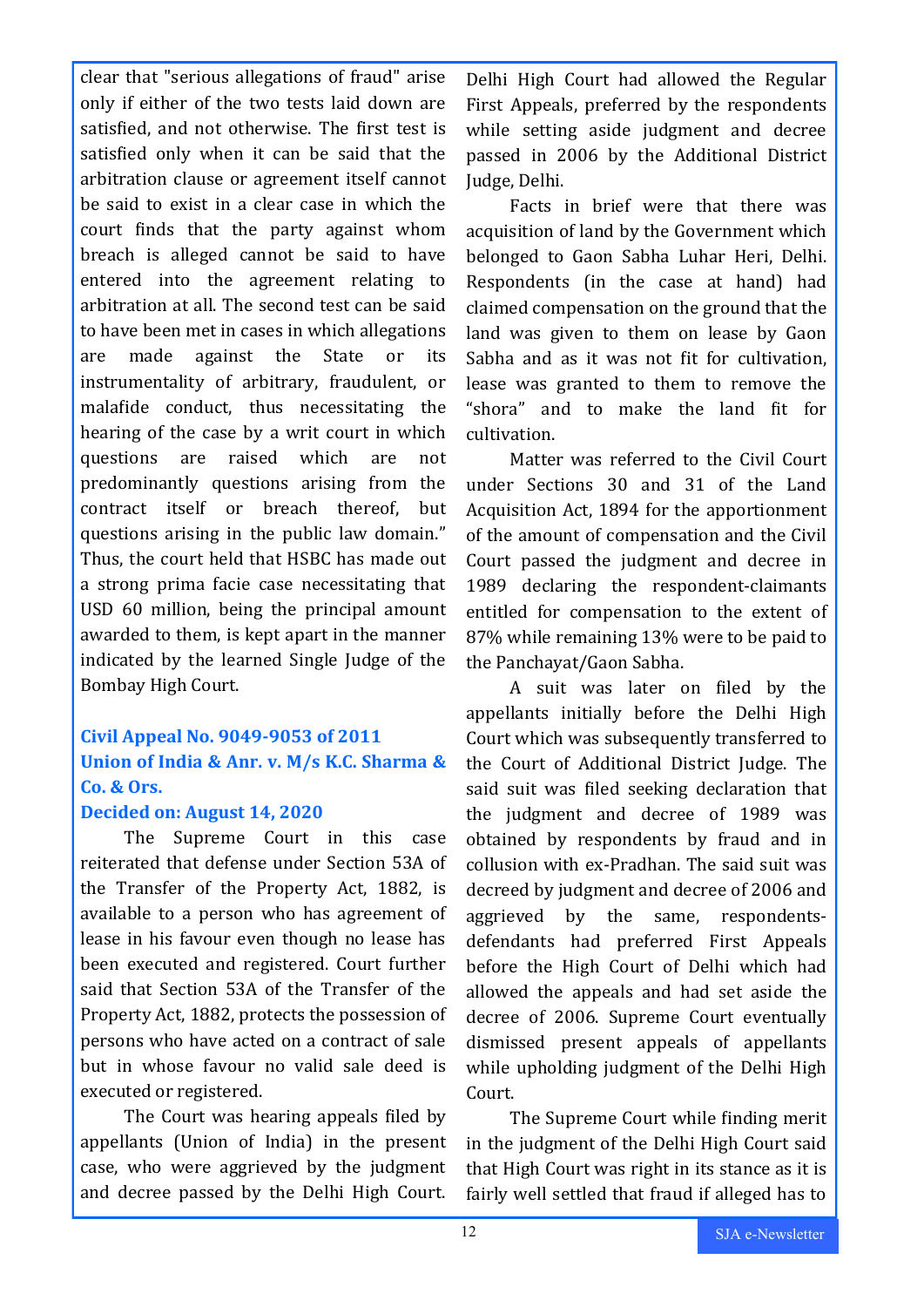be pleaded and proved. It observed:

"[…] when a judgment and decree passed earlier by the competent court is questioned, it is necessary to plead alleged fraud by necessary particulars and same has to be proved by [the] cogent evidence. There cannot be any inference contrary to record. As the evidence on record discloses that fraud, as pleaded, was not established, in absence of any necessary pleading giving particulars of fraud, we are of the view that no case is made out to interfere with the well reasoned judgment of the High Court."

The Court observed further that it is clear from the evidence that the respondents were put in possession and they continued in possession by cultivating the land and therefore the contentions of the appellants do not hold any ground.

#### **Civil Appeal No. 2834 of 2020**

# **B.B.M. Enterprises v. State of West Bengal & Anr.**

#### **Decided on: July 30, 2020**

In the arbitration for a total claim of Rs. 2,08,59,989, the arbitrator passed an award for an amount of Rs 1,38,44,435, out of which 15% per annum interest pendente-lite was awarded on a sum of Rs. 1,17,77,080 plus Rs. 2,67,350/- as costs with no interest. It was further stated that if the awarded amount dehors costs not paid within four months, interest shall be payable at the rate of 18%.

The appellant filed an Execution Petition and the Executing Court despite order dated 11th February, 2010 found that in view of lapse of statutory period of 120 days of filing the appeal against the award, vide order dated 17-2-2010 directed RBI to pay the awarded amount after attachment of bank account of the Government. The RBI vide Communication dated 20-10-2010 stated that adequate funds were not in the Account of judgment debtor.

The High Court vide order dated 24-10-

2010 in the Petition filed by the Government, set aside the order of the Executing Court dated 17-10-2010, on the ground that Government has made statement for deposit of 50% of the decreetal amount within two weeks and remanded the matter to the Executing Court.

Thereafter, the respondent Government of West Bengal filed a Petition under Section 34 of the Arbitration and Conciliation Act, 1996 on 2-4-2010, thereby challenging the award. However, the said Petition was dismissed by the Learned District Judge on 22nd March, 2012 on the ground that since the Petition was filed after the statutory period of 120 days from the passing of the award, there is no reason to consider the Petition on merits of the award.

The order dated 22nd March, 2012, passed by Learned District Judge before the Hon'ble High Court and the Division Bench set aside the judgement of Learned District Judge and remanded the case for fresh hearing.

The learned District Judge vide order dated 22nd December, 2016 upheld the findings of the award passed by the Arbitrator and found no merit in the Petition, as filed under Section 34 of Arbitration and Conciliation Act. While passing the order dated 22nd December, 2016 held that from the material placed on record by the respondent including photocopies of the documents inasmuch as the factual finding by the Arbitrator neither the award suffer from patent perversity on account of interpretation of law nor based on wrong preposition of law. The Court cannot substitute its opinion or sit over the jurisdiction of the arbitrator on the finding of fact arrived at by the Arbitrator. The High Court vide order Ist March, 2019 set-aside the order on the ground that while deciding the petition under Section 34 of the Arbitration and Conciliation Act, it is expected that some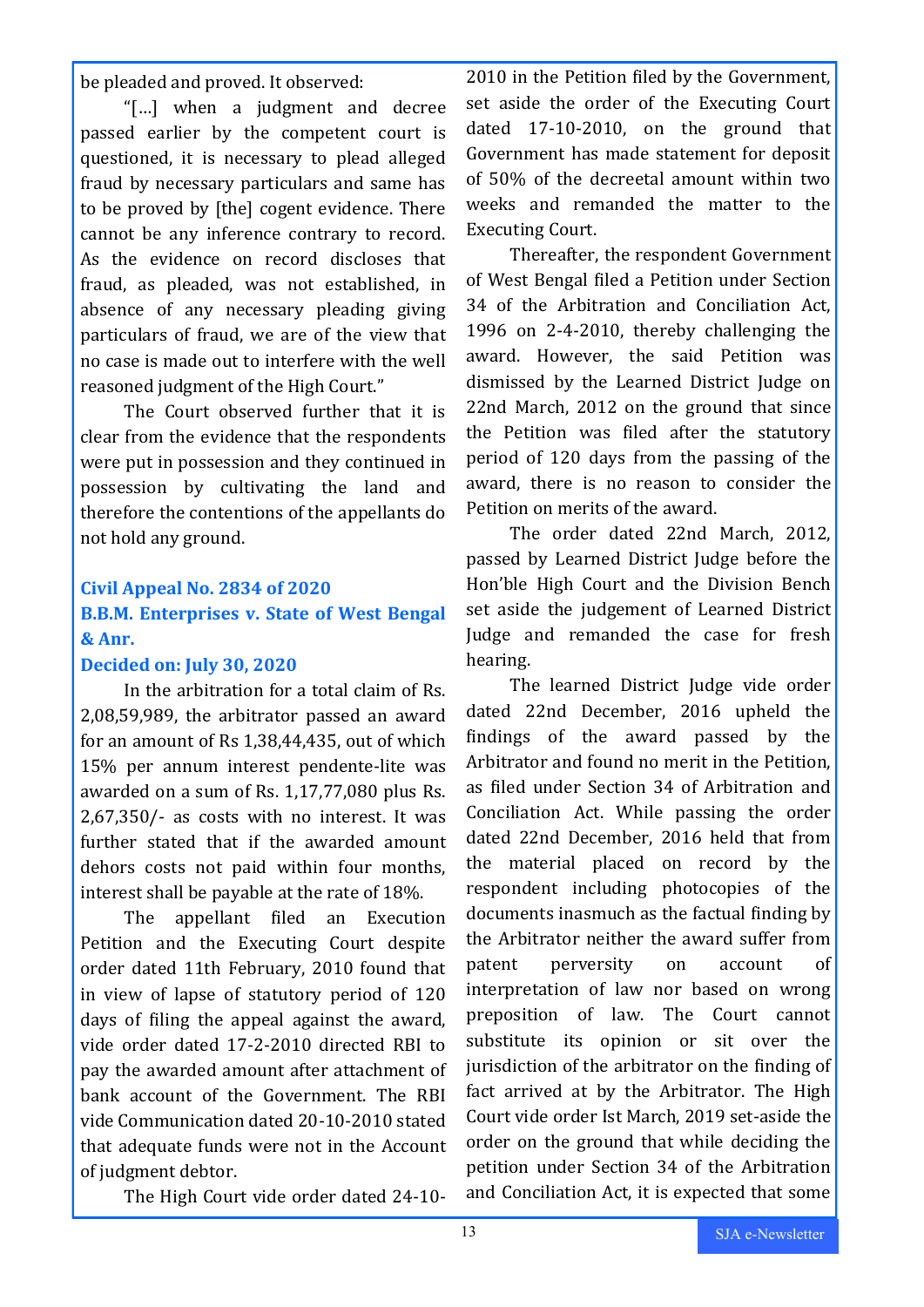discussion on the merits of the objections on the award have to be in the order itself and the order of the trial judge is without reasons and remanded the matter back for fresh disposal.

The Hon'ble Supreme Court held that the order passed by the District Judge while disposing the Petition under Section 34 is well reasoned and called for no interference and order of the High Court dated 1st March 2019 for remanding the matter is set-aside and order of the District Judge dated 22nd December 2016 is upheld. However, the Supreme Court in the interest of justice reduced the interest pendentilite of 18% to 15% directing the respondents to make payment within three months.

# **Civil Appeal No. of 2018 Vineeta Sharma v. Rakesh Sharma & Ors. Decided on: August 11, 2020**

In this case Hon'ble the Supreme Court was confronted with a vexed question concerning the interpretation of section 6 of the Hindu Succession Act, 1956, as amended by Hindu Succession (Amendment) Act, 2005 has been referred to a larger Bench in view of the conflicting verdicts rendered in two Division Bench judgments of this Court in Prakash & Ors. v. Phulavati & Ors., (2016) 2 SCC 36 and Danamma @ Suman Surpur & Anr. v. Amar & Ors., (2018) 3 SCC 343. The Court after considering various aspects of law answered the reference as under:

"129. Resultantly, we answer the reference as under:

(i) The provisions contained in substituted Section 6 of the Hindu Succession Act, 1956 confer status of coparcener on the daughter born before or after amendment in the same manner as son with same rights and liabilities.

(ii) The rights can be claimed by the daughter born earlier with effect from 9.9.2005 with savings as provided in Section

6(1) as to the disposition or alienation, partition or testamentary disposition which had taken place before 20th day of December, 2004.

(iii) Since the right in coparcenary is by birth, it is not necessary that father coparcener should be living as on 9.9.2005.

(iv) The statutory fiction of partition created by proviso to Section 6 of the Hindu Succession Act, 1956 as originally enacted did not bring about the actual partition or disruption of coparcenary. The fiction was only for the purpose of ascertaining share of deceased coparcener when he was survived by a female heir, of Class-I as specified in the Schedule to the Act of 1956 or male relative of such female. The provisions of the substituted Section 6 are required to be given full effect. Notwithstanding that a preliminary decree has been passed the daughters are to be given share in coparcenary equal to that of a son in pending proceedings for final decree or in an appeal.

(v) In view of the rigor of provisions of Explanation to Section 6(5) of the Act of 1956, a plea of oral partition cannot be accepted as the statutory recognised mode of partition effected by a deed of partition duly registered under the provisions of the Registration Act, 1908 or effected by a decree of a court. However, in exceptional cases where plea of oral partition is supported by public documents and partition is finally evinced in the same manner as if it had been affected by a decree of a court, it may be accepted. A plea of partition based on oral evidence alone cannot be accepted and to be rejected outrightly.

130. We understand that on this question, suits/appeals are pending before different High Courts and subordinate courts. The matters have already been delayed due to legal imbroglio caused by conflicting decisions. The daughters cannot be deprived of their right of equality conferred upon them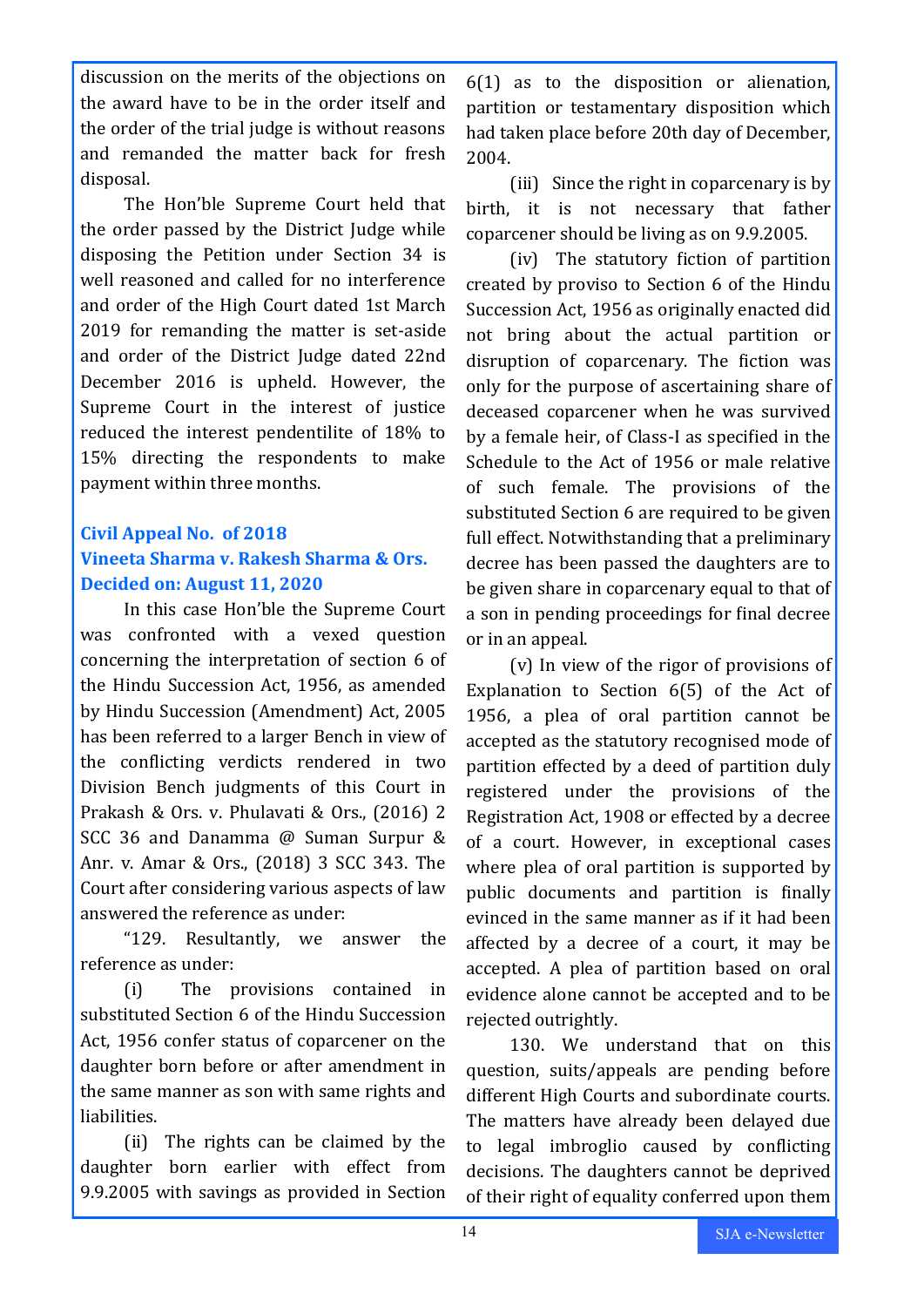by Section 6. Hence, we request that the pending matters be decided, as far as possible, within six months.

In view of the aforesaid discussion and answer, we overrule the views to the contrary expressed in Prakash v. Phulavati and Mangammal v. T.B. Raju & Ors. The opinion expressed in Danamma @ Suman Surpur & Anr. v. Amar is partly overruled to the extent it is contrary to this decision."

# **Civil Appeal No. 2904 of 2020 M/S Excel Careers & Ors. v. Frankfinn Aviation Services Private Limited Decided on: August 05, 2020**

In this Reference the Supreme Court observed that if plaint has been returned by the Court under Order 7 Rule 10 or Rule 10 A, the trial will start de-novo in the Court to which such plaint is returned for proper presentation. The legal issue involved was that if plaint has been returned by the Court under Order 7 Rule 10 or Rule 10 A, whether the trial will start de-novo in the Court to which such plaint is returned for proper presentation or will it resume the proceedings from the stage at which it was left when the order of return of plaint was made?

On the issue, this reference was sent to the Supreme Court noticing conflict between ratio of two judgments of the Supreme Court i.e. Joginder Tuli v. S.L. Bhatia, (1997) 1 SCC 502 and Oil and Natural Gas Corporation Ltd. v. Modern Construction & Co., (2014) 1 SCC 648 with respect to the interpretation of the Order 7 Rule 10 and Rule 10A. While the decision in Joginder Tuli's case was overruled, the Supreme Court relied entirely on the Modern Construction case and categorically held that the Joginder Tuli judgment was delivered on the basis of peculiar facts of that case and does not discuss law, hence it cannot be said to have precedential value whereas Modern Construction judgment is in line of

well-established proposition of law and lays down the correct law in this regard.

In this way, Supreme Court while relying upon Modern Construction Judgment in answering the present reference held that in cases dealing with transfer of proceedings from a Court having jurisdiction to another Court, the discretion vested in the Court by Sections 24(2) and 25(3) either to retry the proceedings or proceed from the point at which such proceeding was transferred or withdrawn, is in marked contrast to the scheme under Order VII Rule 10 read with Rule 10-A where no such discretion is given and the proceeding has to commence denovo. It further held that in such a factual matrix, the plaintiff is entitled to exclude the period during which he prosecuted the case before the court having no jurisdiction in view of the provisions of Section 14 of the Limitation Act, and may also seek adjustment of court fee paid in that court. However, after presentation before the court of competent jurisdiction, the plaint is to be considered as a fresh plaint and the trial is to be conducted de -novo even if it stood concluded before the court having no competence to try the same.

# **Civil Appeal No. 5147 of 2016 Deccan Paper Mills Co. Ltd. v. Regency Mahavir Properties & Ors. Decided on: August 19, 2020**

In this appeal the Supreme Court held that Section 31 of the Specific Relief Act is not an action in rem but is an action in personam. The Court further held that the expression "any person" in Section 31(1) does not include a third party, but is restricted to a party to the written instrument or any person who can bind such party. The expression "any person" in this section includes a person seeking a derivative title from his seller. The Court also took notice of the fact that specific relief under Section 4 of the Specific Relief Act is granted only for enforcing individual civil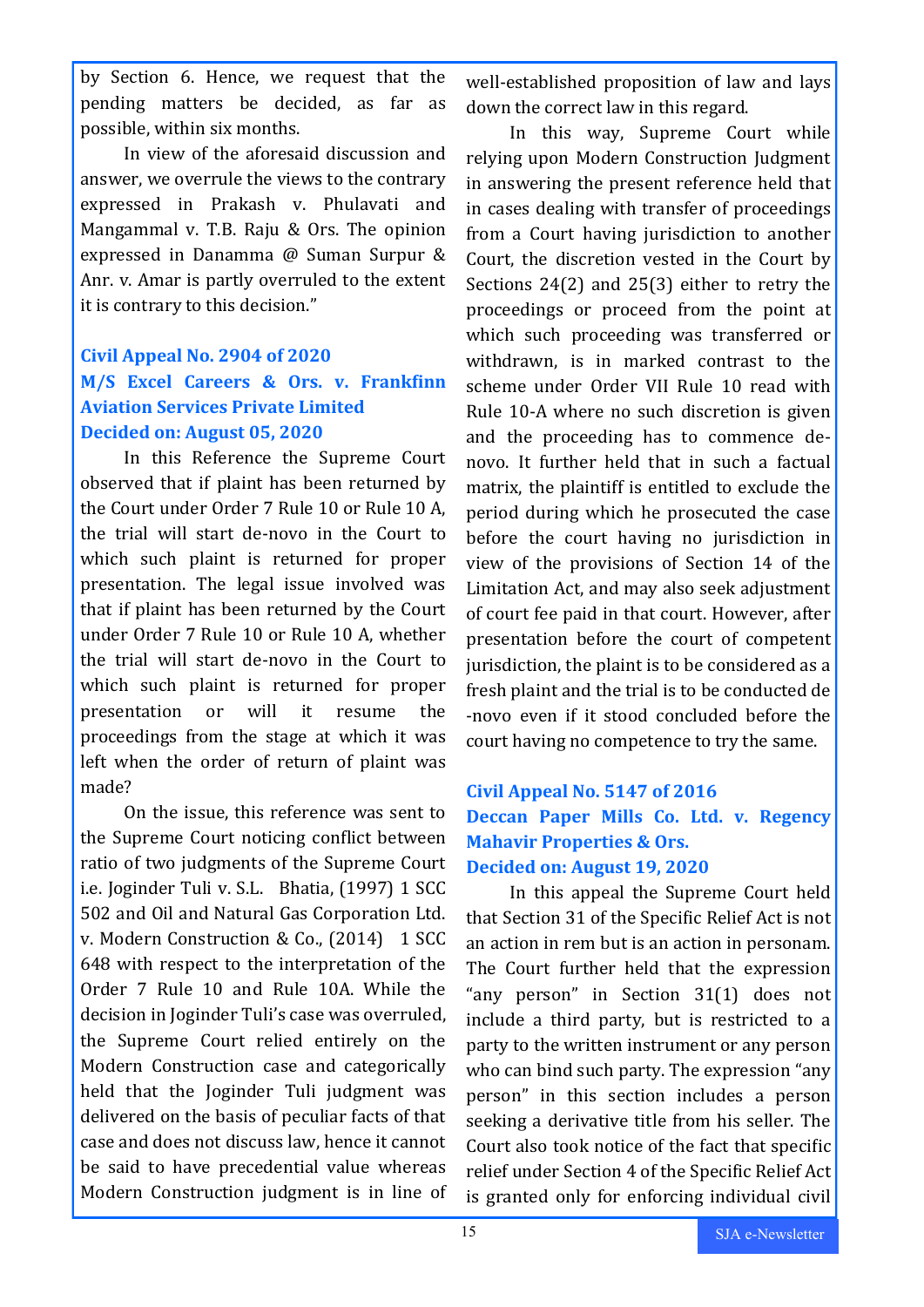#### rights.

The Court also held that when a written instrument is adjudged void or voidable under Section 31, the Court may then order it to be delivered up to the plaintiff and cancelled, which makes it clear that the action under Section 31(1) is strictly an action inter parties or by persons who obtained derivative title from the parties, and is thus in personam.

The court also reiterated that the registration of a document does not confer any higher legal status on that document. Where the executant of a deed wants it to be annulled, he has to seek cancellation of the deed under Section 31 of the Specific Relief Act but if a non-executant seeks annulment of a deed, he has to seek a declaration under Section 34.

The Court also held that if subject matter of an agreement between the parties involved fraud in the performance or is hit by Section 17 of the Contract Act,1872, it would amount to deceit which being a civil wrong is arbitrable. Since this suit is inter-parties with no 'public overtones' the fraud exception is not applicable to it as per Avitel Post Studioz Limited & Ors. v. HSBC PI Holding (Mauritius) Ltd., Civil Appeal No. 5145 of 2016.

### **Civil Appeal No. 7764 of 2014 Ravinder Kaur Grewal & Ors v. Manjit**

# **Kaur & Ors.**

# **Decided on: July 31, 2020**

The present appeal arose from the judgment and decree passed by the High Court of Punjab and Haryana, whereby the substantial question of law formulated was - "Whether the document Ex.P6 required registration as by way of the said document the interest in the immovable property was transferred in favour of the Plaintiff?"

In the present case, a declaration suit was filed by the predecessor of the appellant against his real brothers whereby he claimed

that be declared as the exclusive owner in respect of certain immovable property on the basis of a family settlement whereunder his ownership and possession was accepted and acknowledged. A memorandum of family settlement was executed between the parties and after the execution of memorandum, defandants raised dispute and thus the plaintiff filed the suit for declaration praying for a decree that he be declared as the owner in possession of the said land.

However, the first appellate court declared the original plaintiff as owner of the suit land. Thereafter, the second appeal was filed, whereby the learned single Judge answered the substantial question of law as mentioned above in favour of the said respondents. The Hon'ble High Court set aside the conclusion recorded by the first appellate court and opined that the document which, for the first time, creates a right in favour of plaintiff in an immovable property in which he has no preexisting right would require registration, being the mandate of law and the judgment and decree passed by lower appellate court was set aside.

The appellants have questioned the correctness of the view taken by the High Court. However, in the present appeal, the Hon'ble Court opined that the core issue involved in this appeal is: whether the document Exhibit P-6 was required to be registered as interest in immovable property worth more than Rs.100/- was transferred in favour of the plaintiff?

The Hon'ble Court opined that the settled legal position is that when by virtue of a family settlement or arrangement, members of a family descending from a common ancestor or a near relation seek to sink their differences and disputes, settle and resolve their conflicting claims or disputed titles once and for all in order to buy peace of mind and bring about complete harmony and goodwill in the family, such arrangements ought to be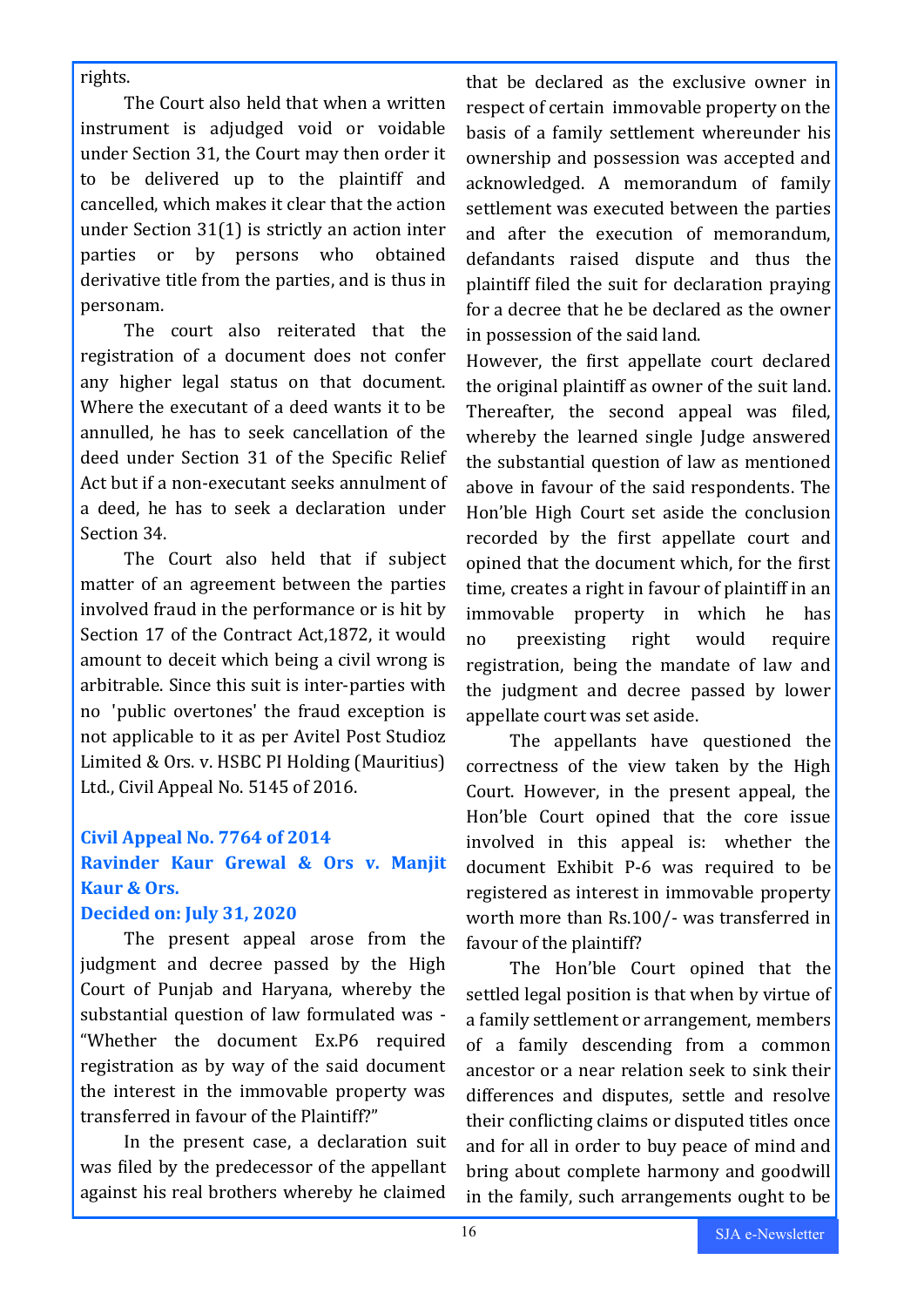governed by a special equity peculiar to them and would be enforced if honestly made. The object of such arrangement is to protect the family from long drawn litigation or perpetual strives which mar the unity and solidarity of the family and create hatred and bad blood between the various members of the family. The Hon'ble Court while replying upon Kale & Ors. vs. Deputy Director of Consolidation & Ors, (1976) 3 SCC 119 referred that in the said reported decision, the Court had observed that:-

"In a family arrangement by which the property case no registration is necessary; however, it is well settled that registration would be necessary only if the terms of the family arrangement are reduced into writing. Here also, a distinction should be made between a document containing the terms and recitals of a family arrangement made under the document and a mere memorandum prepared after the family arrangement had already been made either for the purpose of the record or for information of the court for making necessary mutation. In such a case the memorandum itself does not create or extinguish any rights in immovable properties and therefore does not fall within the mischief of Section 17(2) of the Registration Act and is, therefore, not compulsorily registrable."

The Hon'ble Court in the light of the decision held in Kale affirmed the decision reached by the first appellate court that the document Ex P6 is nothing but only a memorandum of family settlement. Hence, it was not required to be registered. Hence appeal allowed and judgment and decree passed by first appellate court is restored in favour of the plaintiff/appellants.

### **J&K High Court Judgments**

**RP No.18/2020 Mohammad Afzal Beigh & Ors. v. Kuldeep Kumar & Ors.** 

#### **Decided on: August 27, 2020**

This review petition was filed by the Insurance Company seeking review of the judgment passed by the Court in the above titled case by which the claimants were held to be entitled for compensation of ₹ 21,12,181/ along with an interest @6% per annum from the date of filing of claim petition till its realization

The Hon'ble Court observed that it has been clearly laid down by the Supreme Court in Sarla Verma's case that while calculating the income of the deceased, salary less by income tax should be the starting point. This aspect of the case has escaped the notice of the Court while calculating the compensation. The Hon'ble Court modified the order after noticing that there is an error apparent on the face of record and the same deserves to be corrected. Accordingly the compensation amount has been reduced to ₹ 20,16,880/ along with interest.

# **MA No 51 of 2018. United India Insurance Company Limited v. Narinder Kaur and Ors. Decided on: August 21, 2020.**

The deceased who was a licensed driver working with the respondent No.4 was driving a registered truck carrying steel from Jammu, to reach Srinagar. He left for his journey on 7.04.2013, but after two days i., on 09.04.2013, when he reached Dig Dole, he fell ill, parked the vehicle on the road side and on being noticed was taken by some people to the Ramban District Hospital, where he was declared dead on arrival.

His claimant's, i.e. his wife and children allegedly approached the employer as well as the insurer but they turned a deaf ear to them who ultimately filed a claim under the ECA 1923 before the Tribunal (Asst. Labour Commissioner Jammu), who after hearing the parties and taking evidence on record, held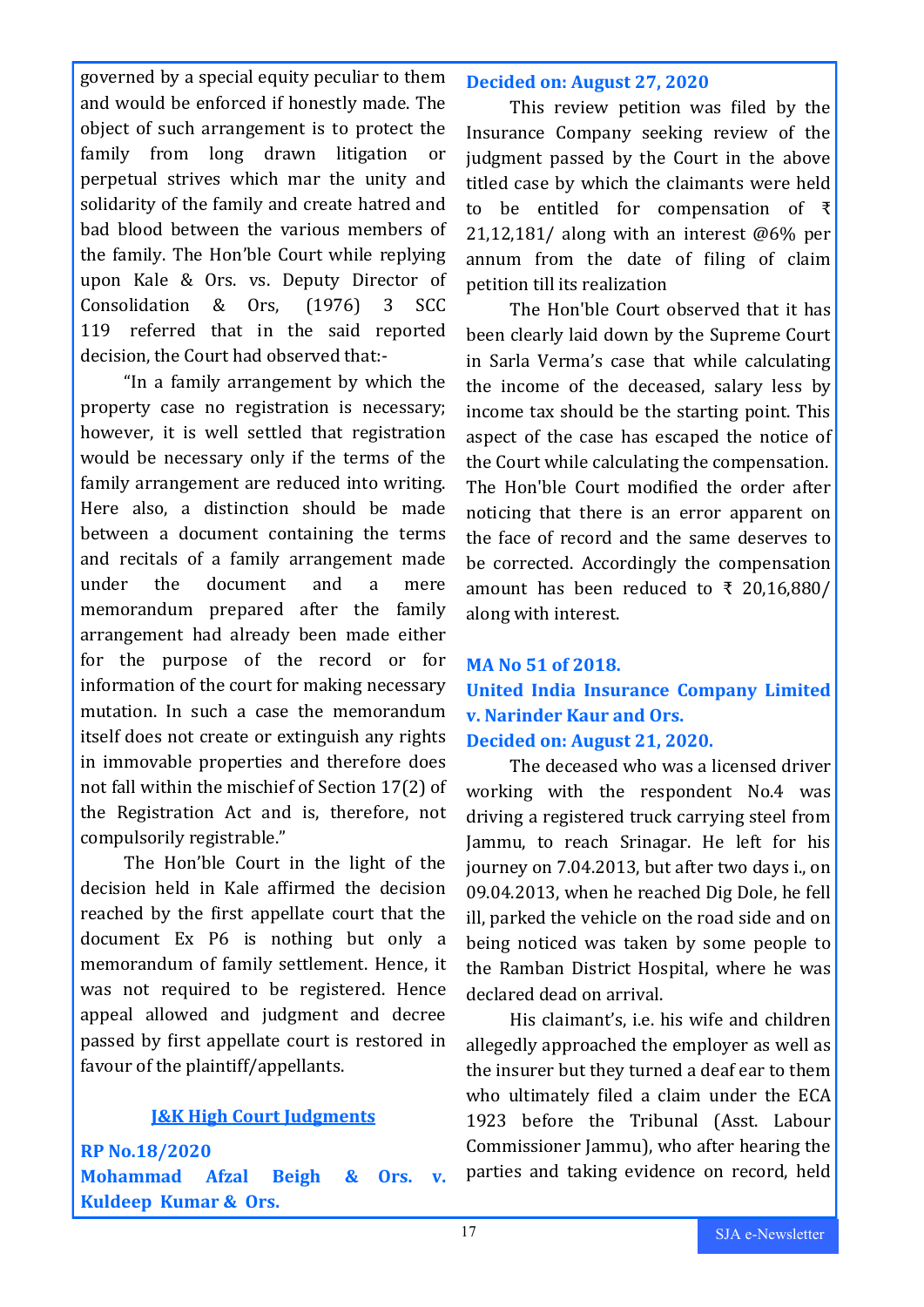the claimant's entitled for compensation to the tune of Rs. 6,77,760/- along with the interest to the tune of Rs. 1,82,142/- at the rate of 7.5% per annum w.e.f 13.06.2014 till 15.01.2018, vide its judgment dated 15.01.2018.

The said judgment of the Tribunal was assailed in this appeal before the High Court filed by the Insurance Company and the employer, under Section 30 of the ECA 1923, while on the other hand cross objections also were filed by the respondents (claimants) under the same provision challenging the rate of interest granted by the Tribunalas 7.5% per annum which is less than the statutory rate of 12% per annum.

After hearing the parties and perusing the material on record, as well as the evidence recorded and appreciated by the Tribunal / Commissioner at length, the Hon'ble High Court framed the following substantial questions of law for determination in the appeal:

i) Whether in the absence of any evidence regarding stress and strain and in the absence of causal connection between the death and his employment, the Commissioner could have fixed the liability on the employer and asked Insurer to indemnify the employer?

ii) Whether the death of the deceased in light of the evidence on record can be said to have taken place due to the accident during the course of the employment?

iii) Whether cross objections by respondents are maintainable under Section 30 of ECA 1923?, and an allied question,

iv) Whether such cross objection, if it raises a substantial question of law could be treated as an appeal under the same provision, subject to the provisions of limitation?

v) Whether the Tribunal could award interest at a rate lesser than the minimum prescribed rate under the Act?

Issue i) : As regards the first issue the Honble High Court found no error in the judgment of the Tribunal/ Commissioner that deceased was in fact an employee of the appellant/ employer which was established with sufficient evidence and independent witnesses. The court also held that though the deceased may be suffering from an underlying medical condition yet the stress and strain caused due to the job as driver and that too at this hilly terrain had aggravated his condition and thus the causal connection was also established between the death and the employment. It was also held that accident includes both cause and effect.

Issue no ii) : The High Court held that since the issue no. i) stands proved therefore there is no doubt that the death occurred during the course of the employment , hence this issue is also settled.

Issue no iii): After hearing both the sides and perusing the statute the Court held that there is no provision of filing cross objections by the respondents under Section 30 of the ECA 1923. The only way cross objection in any appeal can be filed is by importing the provisions of Order 41, rule 22 of CPC. However ECA 1923 being a separate code in itself, its Rule 41, allows application of only certain provision of CPC for the proceedings before the Commissioner only and not in case of appeals. Therefore no cross objections could be filed by the respondents under Section 30 of the ECA 1923.

Issue no iv): However notwithstanding the denial of maintainability of cross objections under Section 30 of the ECA 1923, the Court held that in case such objections raise a substantial question of law for determination by the Court, then such cross objections could be treated as an appeal under Section 30 of the Act by the Court in the interests of justice. Since the appeal under Section 30 could be filed by any aggrieved party, therefore the respondents who were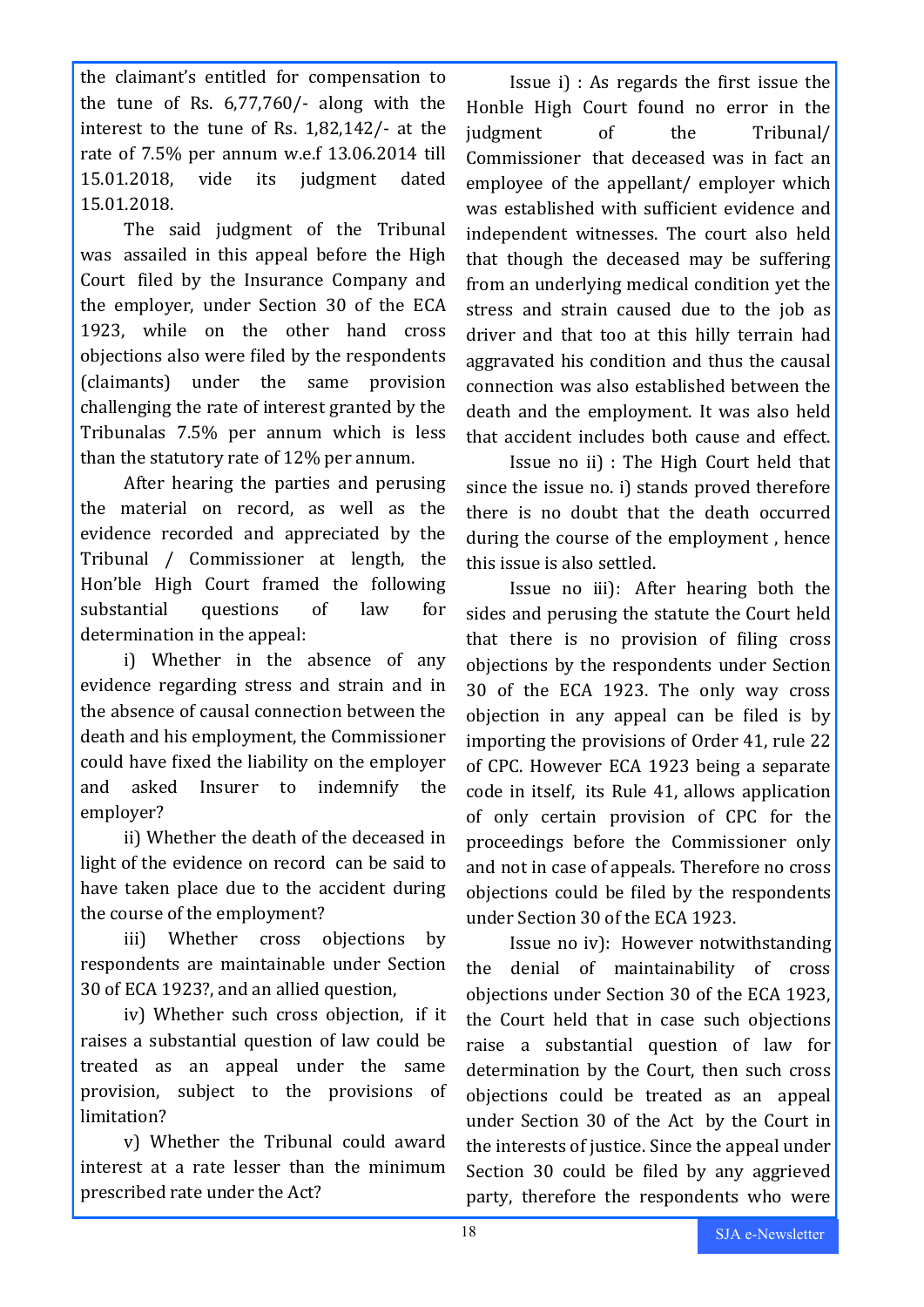aggrieved of the grant of interest at a lesser rate were also aggrieved and could have filed an appeal though they preferred that right by way of cross objections. And since the question whether the tribunal could award interest at a rate less than the minimum prescribed rate under the Act is a substantial question of law, hence in this eventuality the Court treated the cross objections of the respondents as an appeal and acted ex debito justitiae , condoning the delay, and went ahead to determine this question.

Issue no v): After treating the cross objections of respondents also as an appeal under Section 30 of the Act, the Court held that the Tribunal had erred in fixing the rate of interest at a rate less than the minimum statutory rate provided under Section 4-A (3) (a) of the Act. It was held that the minimum rate of interest provided is 12 % per annum and the tribunal in no case could award lesser than that. Moreover same has to be paid from the expiry of one month from the date of the accident.

Accordingly, the appeal was dismissed. The cross objections of the respondents were treated as an appeal and the Hon'ble High Court upheld the compensation awarded by the Tribunal/ Asst. Labour Commissioner to the tune Rs. 6,77,760/- but modified the interest rate to be paid at the rate of 12% per annum from the date of the accident i,e. 09.04.2013 till its realization, to be deposited before the Commissioner.

### **CR No.31/2014 Kartar Singh v. Raghubir Singh & Ors. Decided on: August 18, 2020**

The present revision petition was filed before the Hon'ble High Court under Section 115 of the Code of Civil Procedure against the order dated 08-09-2014 passed by the Trial Court in an application filed for the amendment of the pleadings by the plaintiff which was dismissed.

The Trial Court had dismissed the application citing the reasons that the plaintiff at the time of filing the suit for declaration and mandatory injunction did not pray for the possession and while pleading for the same at this stage of the suit the plaintiff has not been able to put on record any evidence which could show that the plaintiff was in possession of the property initially and was dispossessed subsequently of the same by the respondent.

The Hon'ble High Court while dealing with the issue held that in view of amendment to Section 115 of the Code of Civil Procedure effected in the year 2009, revision against an interlocutory order is not maintainable and thus in the interests of justice, the Hon'ble High Court by exercising the powers under supervisory jurisdiction under Article 227 of the Constitution, found that the trial court has exceeded its jurisdiction and decided an issue of fact in an application for amendment of plaint. Whether or not the party is in possession could not be decided in an interlocutory application.

In view of the above, the Hon'ble High Court set aside the order passed by the trial court and directed the trial court to allow the amendment of the plaint.

### **MA No.511/2014**

## **Bajaj Allianz General Insurance Company Limited v. Ashok Singh & Ors. Decided on: August 11, 2020**

This appeal was filed by the Insurance Company against the award passed by the Motor Accident Claims Tribunal, where under the claimant has been held entitled to compensation of Rs.7,94,000/- along with pendente lite and future interest @ 7.5% per annum.

The Hon'ble Court observed that the Tribunal has correctly applied the multiplier of 17 but it has omitted to make addition to the monthly income by way of future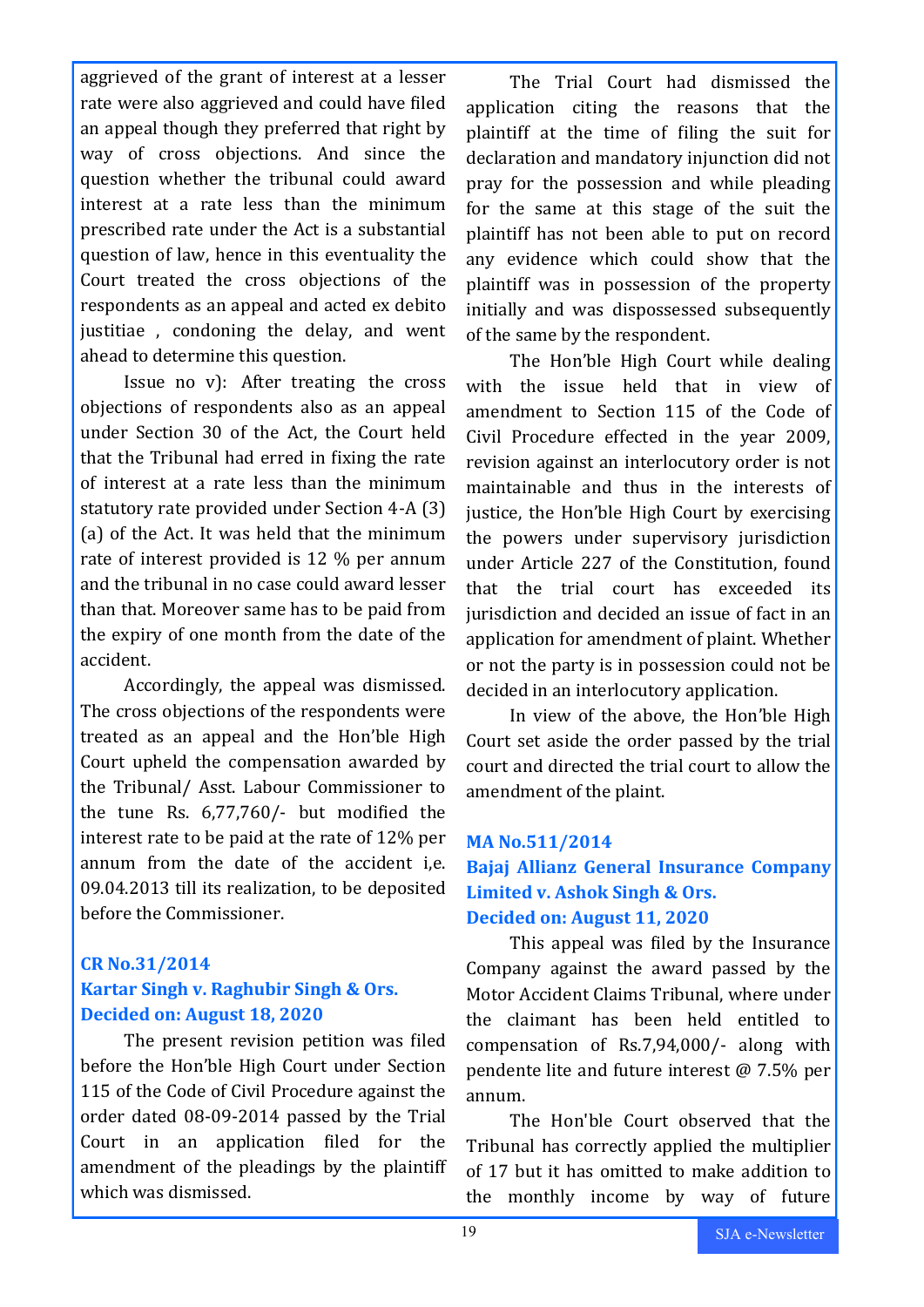prospects, as provided for in National Insurance Company Limited v. Pranay Sethi and others, (2017) 16 SCC 680 and in a recent judgment of the Supreme Court delivered in the case of Kajal v. Jagdish Chand and others (Civil Appeal No.735 of 2020 decided on 05.02.2020). Accordingly, the Court held that a monthly income of the claimant deserves to be increased by 40%.

The appeal filed by insurer was dismissed and the appeal filed by the claimant is allowed and the award of the Tribunal is modified to the aforesaid extent.

### **CR No.48/2020 Deepak Kumar v. Mithun Khajuria & Ors. Decided on: August 14, 2020**

The Court was dealing with a petition in which the petitioner had invoked the supervisory jurisdiction of the Court vested by virtue of Article 227 of the Constitution for quashing and setting aside the order passed by the trial Court, whereby an application moved by one respondent seeking his impleadment as party defendant in the suit was allowed.

The Court after citing the law laid down in Mumbai International Airport Private Limited v. Regency Convention Centre and Hotels Pvt. Ltd. and others, (2010) 7 SCC 417 said that, Keeping in view the principles relating to impleadment of parties, held that respondent No.7 may not be a necessary party to the frame of the suit filed by the petitioner but nonetheless, he claiming to be in possession of the suit property as tenant thereof, is a proper party and not a mere interloper or inter-meddler. The trial court has found respondent No.7 as proper party and has, accordingly, exercised its discretion to implead him as party defendant in the suit. As rightly observed by the trial court, addition of respondent No.7 to the suit may not prejudice the petitioner but it would necessarily avoid multiplicity of litigation and

help adjudication of the dispute in effective manner.

The Court finally held that the order impugned, viewed from any angle, does not result in serious miscarriage of justice. The power of superintendence of this Court under Article 227 is not available to interfere with the discretionary orders passed by the Civil Courts in the course of suit, unless such orders are found to be grossly irrational or perverse. The discretion vested in this Court under Article 227 of the Constitution is, thus, required to be exercised in rarest of the rare case. Legal position in this regard is well settled and is not required to be reiterated again.

# **MA No. 34/2010 New India Assurance Co. Ltd. v. Rajinder Prashad Uppal and others Decided on: August 17, 2020**

In this case the Court held that the driver of the offending vehicle was not necessarily required to possess licence having PSV endorsement when he had Light Motor Vehicle (LMV) license and, therefore, the plea of the insurer that the driver was not possessing valid licence would be inconsequential.

This was an appeal preferred against the award passed by the Motor Accident Claims Tribunal, Jammu whereby the Tribunal has held the insurer solely liable to pay compensation of Rs.1,70,000/- along with interest @ 7.5% per annum w.e.f. the date of filing of claim petition till its realization. The award of the tribunal was challenged mainly on the ground that the driver of the offending vehicle was not holding the valid driving licence. It was submitted that the driver was authorized only to ply light motor vehicle and that the PSV endorsement was not made on his license. It was further submitted that on the aforesaid count, there is breach of terms and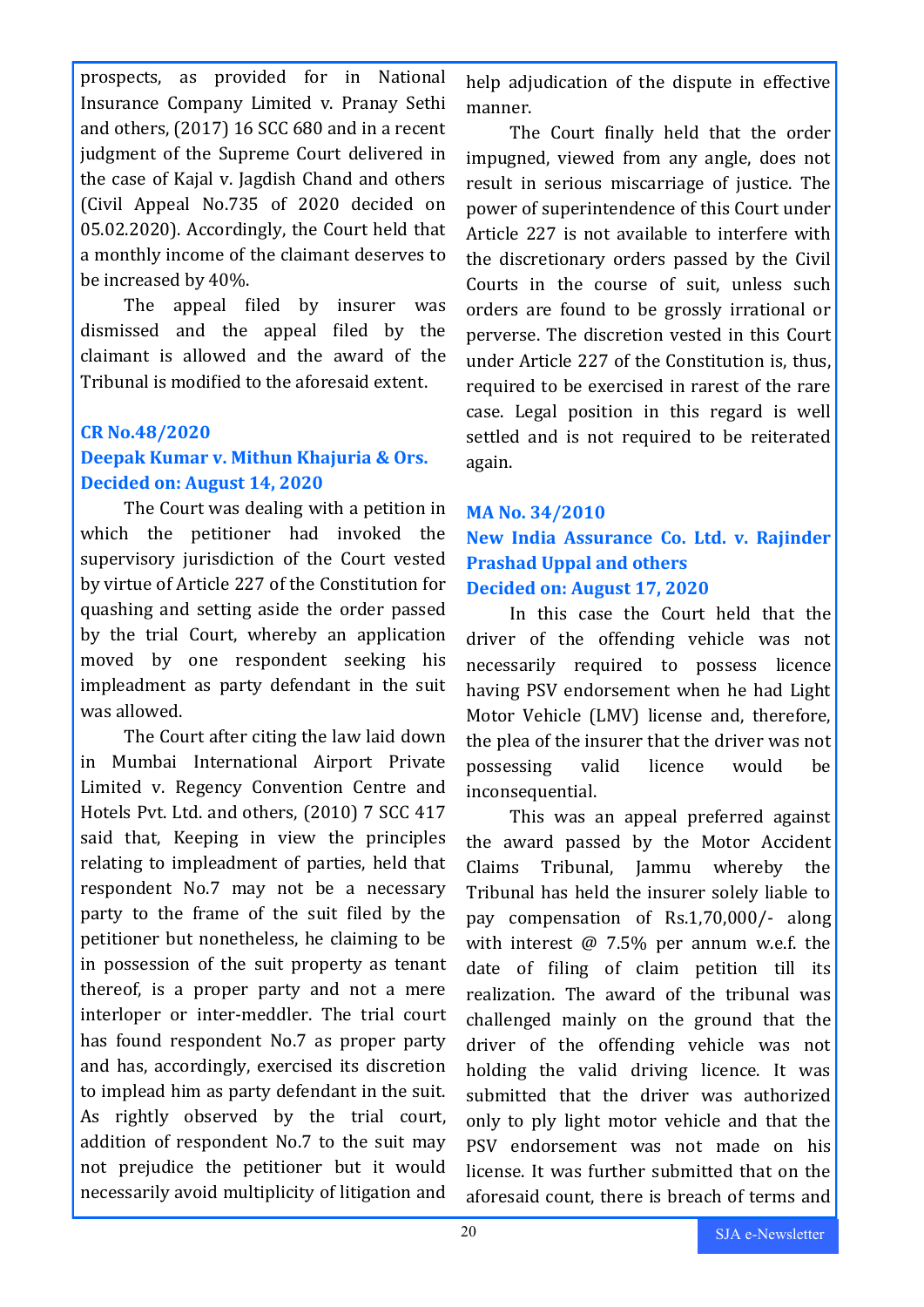conditions of the insurance policy, and, therefore, the insurance company was not liable to satisfy the award.

With regard to the ground taken by the appellants the court said that the point raised is no longer res integra as the Supreme Court has already dealt with such a point in paragraph No.46 of its judgment in case of Mukund Dewangan v. Oriental Insurance Company Limited; 2017 (2) Law Herald (SC) 1441, and therefore the driver of the offending vehicle was not necessarily required to possess license having PSV endorsement and, therefore, the plea of the insurer that the driver was not possessing valid licence would be inconsequential.

#### **WP (C) no.1291 of 2020**

# **Lal Chand v. Union Territory of J&K and others.**

#### **Decided on: August 18, 2020.**

In the instant case, writ petition under Article 226 of Constitution has been filed against the order of the Collector (Respondent no.3 herein), on a Suit of Respondent no.2 under Section 32 of the Land Revenue Act for correction of wrong entry made in the Record of Rights. The learned counsel for petitioner has vehemently stated that the suit filed by respondent no.2 before the Collector (respondent no.3) was accompanied by a vague condonation of delay application, which is nowhere available or provided under Limitation Act 1995. The suit cannot be entertained beyond limitation period and no application for condonation of delay is maintainable under law for extension of suit period and therefore, impugned order is liable to be quashed. Perusing the records of the instant case, Hon'ble High Court held the suit, filed by respondent no.2 before respondent no.3, was under and in terms of the provisions of the Land Revenue Act. It is pertinent to mention that if an order is made by Collector, an Appeal, as provided under

Section 11 of the Land Revenue Act, shall lie to Divisional Commissioner and in the event order is made by Divisional Commissioner, an Appeal shall lie before Financial Commissioner. Furthermore not only this, Section 15 of the Land Revenue Act also provides for revising of the order. The aggrieved party therefore has alternative and efficacious remedy available under the Land Revenue Act. Resort to writ jurisdiction is not intended as an alternative remedy for relief which may be obtained in a suit or other mode prescribed by statute. It is appropriate to say that the jurisdiction of High court under Article 226 is wide and without any restrictions except territorial restrictions. But the exercise of jurisdiction is discretionary and it is not exercised merely because it is lawful to do so. It is subject to self imposed limitations. Ordinarily, the Court will not entertain a petition for a writ under Article 226, where petitioner has an alternative remedy, which provides an equally efficacious remedy. Again, the High Court does not generally enter upon a determination of questions which demand an elaborate examination of evidence to establish the right to enforce which the writ is claimed. Yet, petitioner straightway knocked at doors of this Court with instant writ petition under Article 226 of the Constitution of India seeking quashment of Order of Collector.

Hon'ble Court held that an Appeal, as provided under Section 11 of the Land Revenue Act, can very well be filed by petitioner. The power of Appellate Court is very vast. As can be gathered from Order XLI Rule 33 of the Code of Civil Procedure. In Vanarsi v. Ramphal, AIR 2004 SC 1989, the Supreme Court construing the provisions of Order XLI Rule 33 also held that this provision confers powers of the widest amplitude on appellate court, so as to do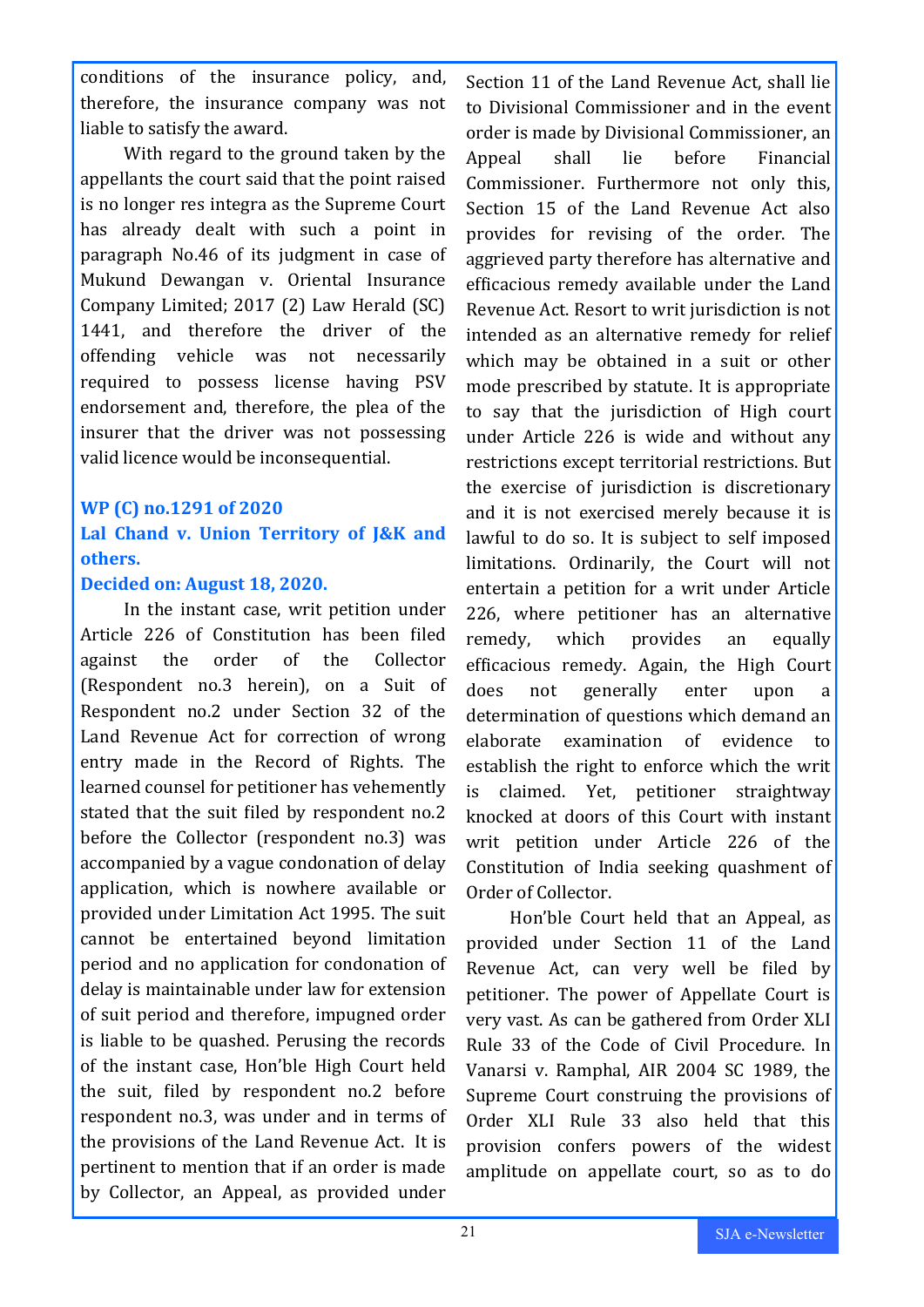complete justice between the parties. The Supreme Court further held that such power was unfettered by considerations as to what was the subject matter of appeal or who had filed the appeal or whether the appeal was being dismissed, allowed or disposed of while modifying the judgments appealed against. It was also held that one of the objects in conferring such power was to avoid inconsistency, inequity and inequality in granting reliefs and the overriding consideration was achieving the ends of justice. On the other hand, in writ proceedings, as are present one, the High Court does not act as a court of appeal against the decision of a court or tribunal, to correct errors of fact and also does not by assuming jurisdiction under Article 226 of the Constitution of India, to trench upon an alternative remedy provided by statute for obtaining the relief.

Thus, Hon'ble High court in the instant case held the petitioner has alternative and efficacious remedy available to avail of and the authority, to whom petitioner may approach with appropriate motion, can very well take care of all that has been said and stated by petitioner in writ petition on hand or projected by him before the Collector more particularly with respect to the plea of condonation of delay.

# **Mac App 156 of 2019**

# **United India Insurance Co. Ltd v. Sameena Kouser and Ors.**

#### **Decided on: August 17, 2020**

Appeal was filed under Section 173 of MV Act, 1988 against award dated 10.07.2019 passed by the Tribunal, whereby the insurer has been directed to pay an amount of Rs.81,99,168/- along with pendent lite and future interest @ 7.5% per annum to respondent Nos. 1 to 5.

The appeal was preferred only on the ground of quantum by contending that the

tribunal has awarded excess amount after incorrect calculations. Appellant prayed that the Tribunal failed to deduct income tax while calculating gross income, and did not deduct the amount which would have been received under SRO 43 (i.e. salary for 7 years, family pension and compassionate appointment to kin). The claimants contended that the award is on the lower side and the gross income of deceased has been calculated as Rs. 37,635/- instead of 41,569.

After perusal of records and hearing arguments, the Bench observed that while the Tribunal has not taken into consideration some allowances, which were payable to the deceased, but at the same time, the Tribunal has also not given allowances for income tax deductions. Therefore, the plea of the insurer that the Tribunal has not deducted any income tax from the income of the deceased is not available to it. The appeal was accordingly found devoid of merit and dismissed.

Cross Objection 4/2020: the claimant's plea for enhancement of compensation was partly allowed insofar as the sum awarded under the head "loss of consortium" was concerned. The Bench accepted the plea that the amount was not in tune with the decision in National Insurance Company Limited v. Pranay Sethi and others; AIR 2017 SC 5157 and Magma General Insurance Co. Ltd v. Nanu Ram alias Chuhru Ram, 2018 ACJ 2782. The amount was modified and enhanced to Rs.83,59,168/-.

### **MA No. 15/2018**

# **Divisional Manager Bajaj Allianz General Insurance v. M/S Kohinoor Enterprises Decided on: August 04, 2020**

This appeal was preferred against the order dated 28.02.2018, passed by J&K State Consumer Disputes Redressal Commission whereby a sum of Rs.3.80 lacs along with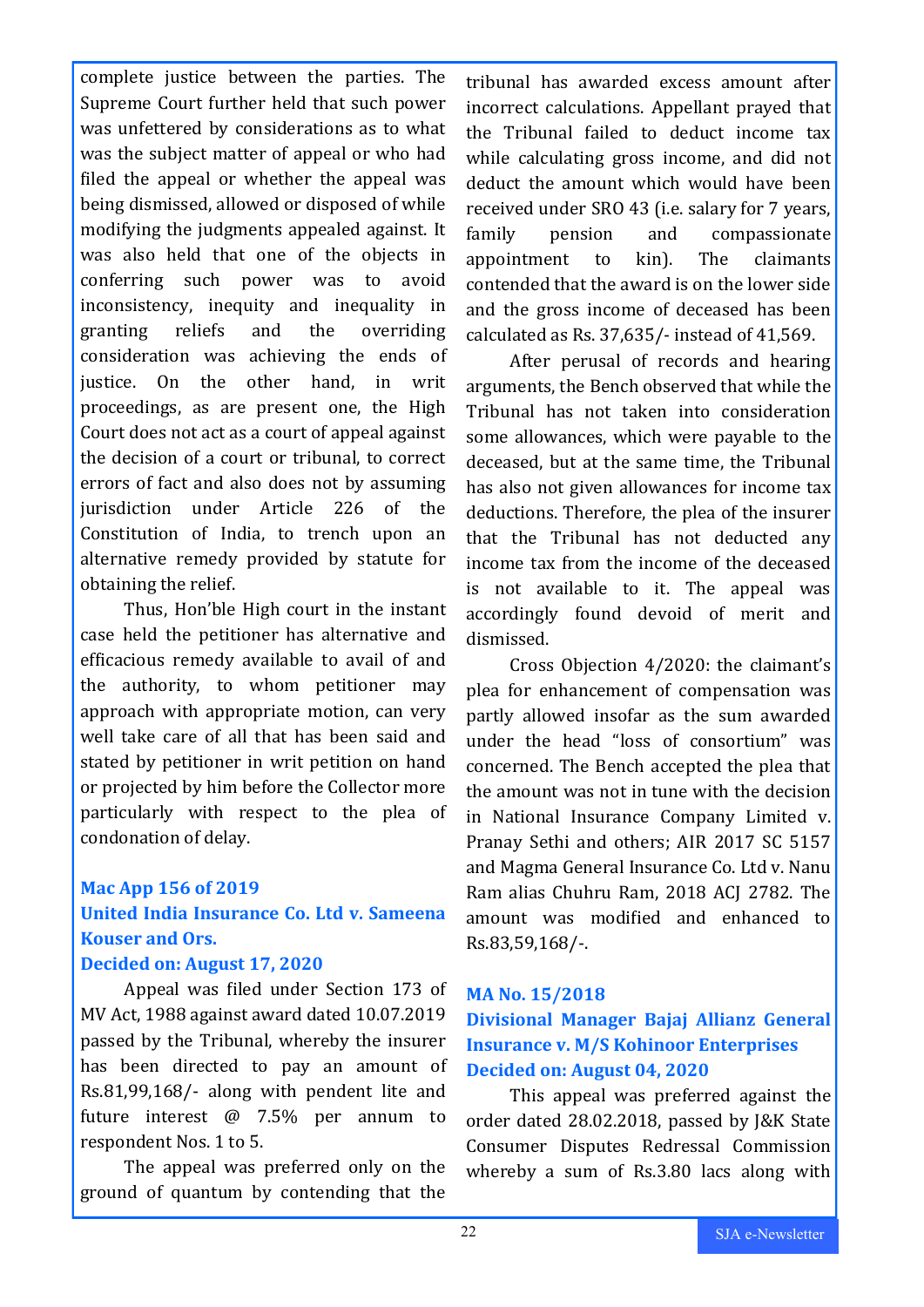interest @ 10% was awarded as a compensation in favour of the respondent.

The Honb'le High Court held that the exclusion clause contained in the contract of insurance is required to be interpreted in a manner so as to harmonize it with the main purpose of the policy and the interpretation would not defeat the purpose of the policy. There cannot be such interpretation which instead of giving effect to the insurance contract under the policy, defeats it on apparent technicality.

The Hon'ble Court upheld the order of commission and dismissed the appeal.

# **MA No. 07/2016**

# **Oriental Insurance Company Ltd. v. Surinder Kumar and others Decided on: August 24, 2020**

This appeal was filed by appellant (Oriental Insurance Company Ltd) against the award dated 07.11.2015 passed by the Motor Accident Claims Tribunal, Jammu whereby it has been held that claimant is entitled to a compensation of Rs.4,95,957/- along with pendente lite and future interest at the rate of 7.5% per annum.

The Hon'ble Court held that the Tribunal has committed an error in calculating the medical expenses, as the tribunal also took into consideration the advance payments which were otherwise reflected in and were part of final bill issued by the Hospital and granted by the Tribunal separately. The tribunal incorrectly awarded a sum of Rs.2,51,738/- under the head 'expenses on medicine', whereas the actual amount incurred was 1,47,519/-. The appeal is disposed of with above said modifications.

Court in the case of National Insurance Company Ltd v. Swaran Singh and others, (2004) 3 SCC 297, Court said that the Tribunal was justified in application of the principle of the "pay and recover" in the present case.

The Court observed as under:

"It is true and as is discernible on a glance of the impugned award that the insurer had succeeded in proving before the Tribunal that the driving licence possessed by the driver of the offending vehicle was fake, but it is nowhere come in the evidence or testimony of any of the witnesses of the insurer that owner of the offending vehicle had engaged the services of the driver even after being aware that the licence possessed by him was fake and invalid. Whether or not the licence, on the face of it, was fake or the same could have been detected only after an enquiry made from the licencing authority, which had issued it, is also not in the evidence on record."

The court also observed that the Tribunal has committed no illegality in increasing the income of the deceased by adding 50% by way of future prospects.

However, Court found the cross objections filed by the claimants seeking enhancement of the compensation as justified and modified award of the Tribunal to that extent saying that the Tribunal had erred in applying right multiplier while awarding compensation. The modified award of compensation released in favour of the claimants by the Court eventually stood at Rs. 18,22,172.

 $@30$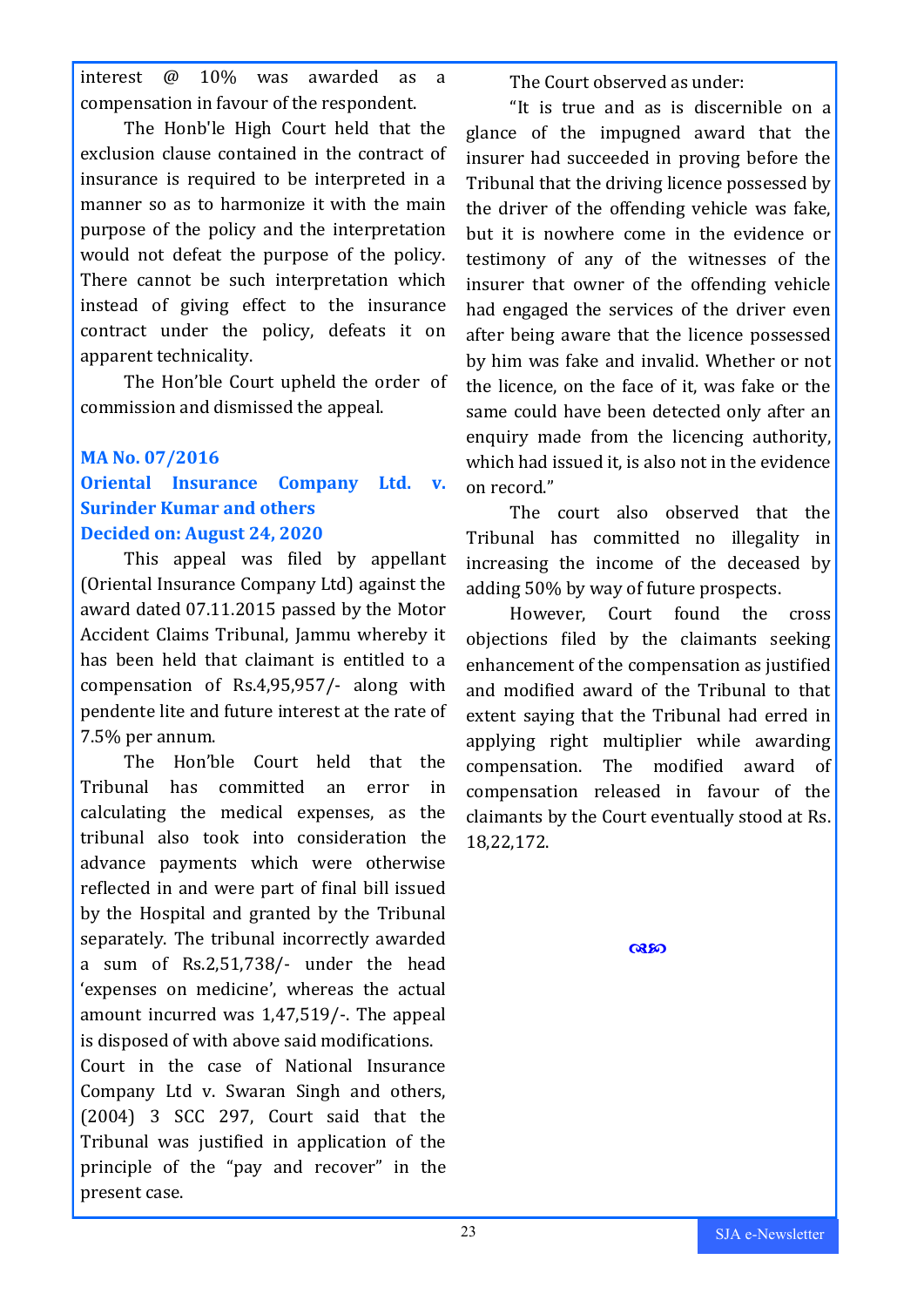# **ACTIVITIES OF THE ACADEMY**

**Webinar organized by the J&K Judicial Academy on the "Importance of Court and Case Management"**

Continuation with the webinars, the J&K Judicial Academy in collaboration with the DAKSH foundation organized a webinar on one of the most pertinent topics i.e. the Court and Case Management. It was carried out in two sessions, viz, on the 7th and 8th of August 2020.

DAKSH is a non-profit organization working towards judicial reform and access to justice issues in India, which involves carrying out the interventions and empirical legal research in the courts with the objective of improving the justice delivery mechanism in the country.

The resource persons included Mr. Arunav Kaul, Advocate, Consultant (Research) at DAKSH, having extensive experience in the field from 2016 till date and Mr. Surya Prakash, Advocate.

Programme commenced with opening remarks from Hon'ble Mr Justice Rajesh Bindal, Chairman, High Court Committee for Judicial Academy. Justice Bindal highlighted the need for conducting research in the causes which impede the course of justice. Besides this, Justice Bindal laid stress on the need of skill development and knowledge enhancement of the judicial officers. Justice Bindal also discussed the broader issues which can be handled by the judicial officers effectively and in a better manner, by utilizing the available resources to optimum potential. During the sessions on two days, Justice Bindal made very useful interventions and guided the judicial officers to make all efforts for enhancing the institutional excellence.

The webinar highlighted the issues pertaining to the biggest challenge faced by Judiciary today at all rungs especially at the subordinate level, which is the pendency and arrears. According to the National Judicial Data Grid, (as on Jan 11, 2019) India has a total pendency of 2,95 crore cases in the three tiers of the Judiciary, out of which approximately 25%

cases are more than 5 years old and 78,760 are more than 30 years old.

The main objective of the National Court Management System is to set measurable performance standards, a system for monitoring on quality, responsiveness and time lines, to enhance user friendliness, to set up a National System of Judicial Statistics (NSJS) for recording and maintaining the judicial statistics for future analysis and improvement, to name few. The resource person emphasized on the issue of Court timings to be managed by the Presiding officer and to ensure that it is effectively and punctually followed, by allotting the time for the cases as per their requirements and managing the cause list.

In Imtiyaz Ahmed v State of UP, (2017) 3 SCC 658, the Hon'ble Supreme Court took note of the huge pendency of cases and issued certain guidelines regarding the clearing of arrears, timely disposal, pre trial custody issues, trial date certainty, etc. and suggested the application of the "unit system" which allocates different units for disposal of different cases. Such Unit system should be then applied to assess the required judge strength.

Again in the case of Salem Bar Association v. Union of India (2006) 6 SCC 344, the Hon'ble Supreme Court laid down extensively various methods and ways that could be adopted by the courts for effective and speedy disposals, like division of civil suits and appeals into tracks and then fix the time periods for each procedural step to be taken therein. Like wise in case of the criminal trials the time factors need to be judicious followed so as to ensure minimal backlogs and pendency of cases.

The second part of the webinar focused on e-Courts and National Judicial Data Grid (NJDG), which was conceptualized on the basis of National Policy and Action Plan for the implementation of ICT in the Indian Judiciary - 2005 submitted by e-committee (Supreme Court of India). It may not be out of place to mention here that the importance of e-Courts could not be more emphasized than in the present times when the whole world is engulfed in a pandemic and the access to justice would have become the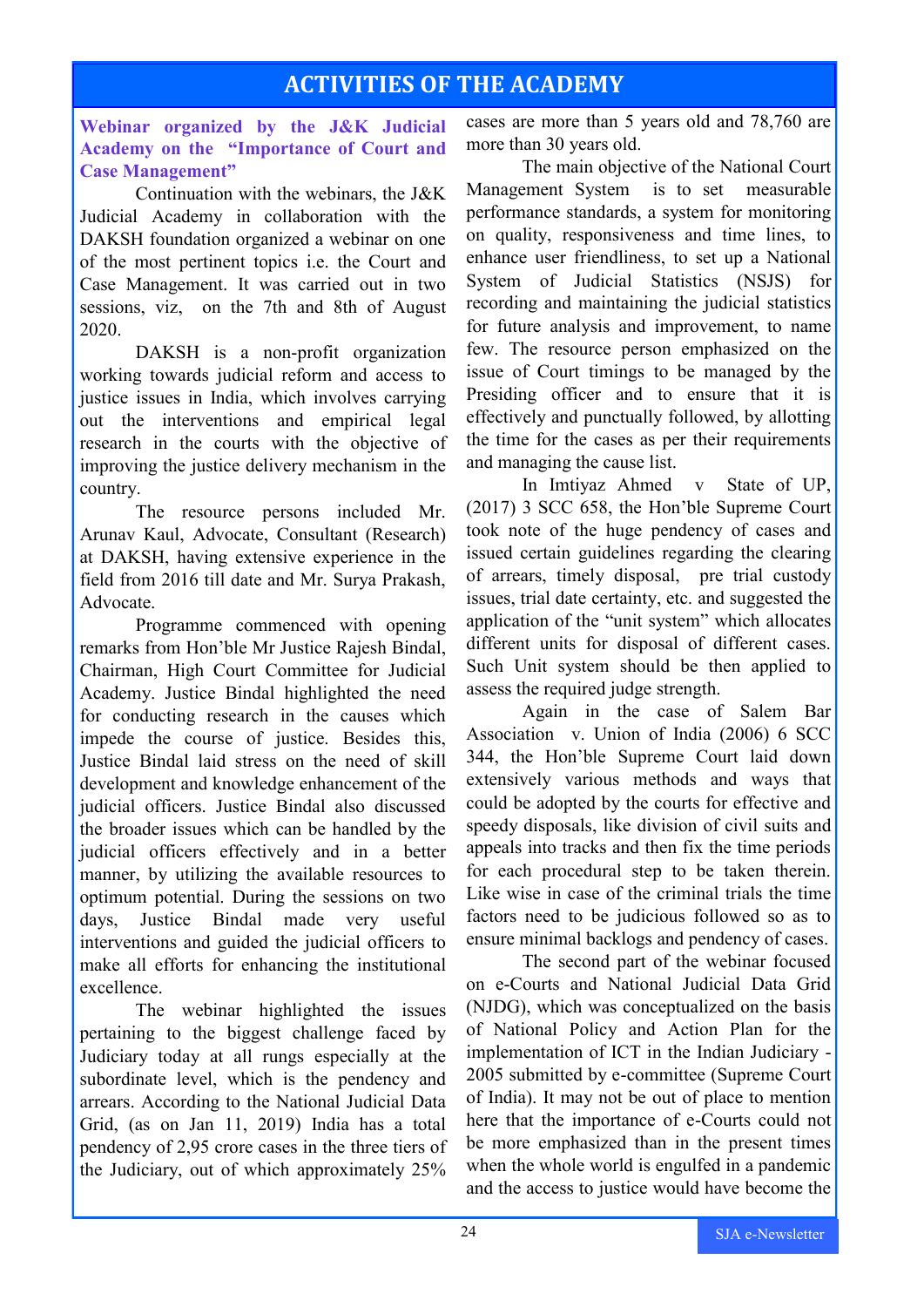biggest casualty had it not been for the functioning of the e-Courts across the country, which made it possible for the litigants as well as for the lawyers to knock the doors of the courts through the virtual mode.

Its vision is to enhance the transparency in the judicial system and to make things more user/ litigant/ system friendly, and to ensure easy access of justice to all, cutting across the physical barriers of time and place . The resource persons pointed out how its aim is for cases to flow digitally from the District Courts to the High Courts and High Courts to the Supreme Court in a seamless fashion, to digitize the entire judicial record in a phased manner, to work ahead for enabling the paperless functioning of the courts. However the same needs a lot of infrastructural inputs, besides efficient training of not just the judges but the judicial staff involved, who are at the very first level of dealing with the paper work. Delays at their levels also need a stringent check to ensure the efficiency of the case and the Court management.

#### **Webinars on "Stress Management"**

On 21st of August 2020, J&K Judicial Academy conducted a Webinar on "Stress it's impact and Management" which was guided by eminent Resource Person Dr Harish Shetty.

Dr Harish Shetty is a renowned clinical psychiatrist from Mumbai, who is a regular resource person of National Judicial Academy and various State Judicial Academies. He is working in the conflict areas and is on advisory panels of many Government Institutions. He talked about the sleeplessness, constant fatigue, high anxiety, weight gain etc. He responded to lot of questions, issues and concerns raised by the participating judicial officers. A wide range of issues were discussed and queries of the participants were ably and satisfactorily answered. He also addressed the specific queries raised by the judicial officers regarding the impact of stress and it's management. He also guided the officers how to balance the personal and professional life so that a person would remain in peace and happiness. He also addressed the specific job related stress issues of the judicial officers. It was a fruitful session and

all the Judicial officers interacted freely and cleared their doubts.

Dr. Shetty laid emphasis on adopting various stress reduction techniques, especially 'Yoga'. He said that scientific analysis of 'Yoga' postures and meditation leads to better mental and physical health. It is necessary to train one's mind to remain in peace even when one is faced with adverse situation.

Dr. Shetty highlighted the parameters of mental health and also talked about discussing the mental health issues with the mental health professionals whenever it is noticed. Ignoring to consult the expert may lead to aggravating the mental health issues, thereby disturbed mental and physical health. He also talked about the role of family and society in overcoming mental health challenges.

### **Webinar on "Overview of NDPS Act with special emphasis on mens-rea and presumptions"**

On 22nd of August 2020, J&K Judicial Academy organized webinar on "Overview of NDPS Act with special emphasis on mens-rea and presumptions". Programme was conducted by Mr. Pradeep Mehta, Joint Director (Retired), Faculty Member Chandigarh Judicial Academy. Mr. Mehta has very rich experience in imparting training to Judicial Officers and Public Prosecutors. He was invited by national level institutions to deliver lectures and address the stake-holders in justice delivery system at all levels.

This programme was first in the series of online sessions which are planned by the Academy to thoroughly discuss all the legal aspects covered by the NDPS Act. Further sessions shall be conducted in the near future covering all the important provisions of law.

In the first session of the programme, Mr. Mehta elaborately dealt with the scheme and setting of the NDPS Act, including the need to have this special legislation. He also discussed the interplay between other legislations already in place having some overlapping areas. He told the participants that the NDPS Act is only an additional legislation and saves the existing laws on the subject. Stricter provisions of other laws continue to apply, otherwise the NDPS Act has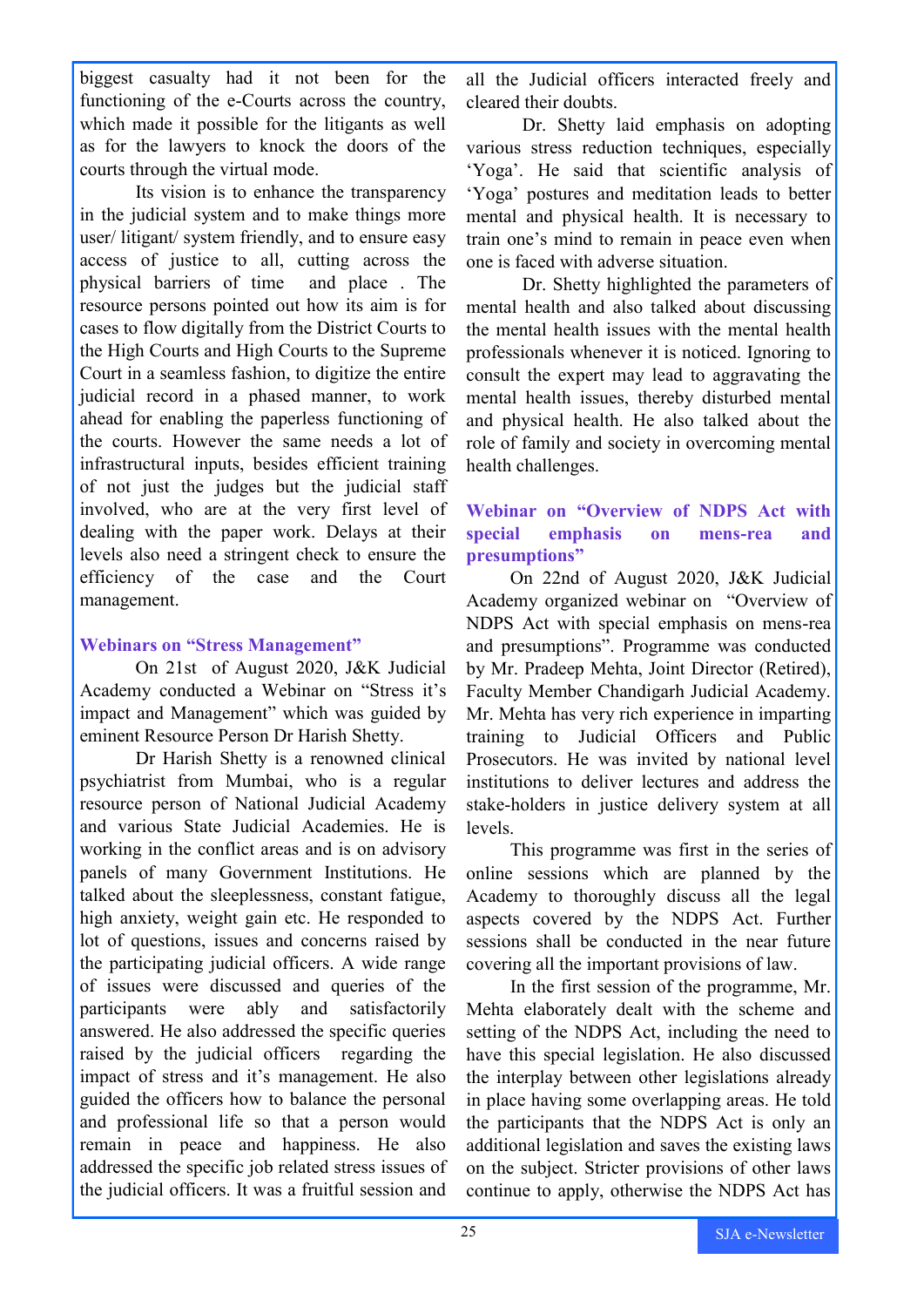over-riding effect. Mr. Mehta then discussed the special provisions pertaining to the mens-rea and presumptions that can be raised at the trial stage. Presumption relating to the possession of contrabands was discussed in the light of case law handed down by the Supreme Court. The nature of such presumptions and the impact was also discussed in detail. It was highlighted that the presumptions do not have the impact of shifting the burden of proof away from the prosecution. As a general rule of jurisprudence, the prosecution is required to prove the case beyond reasonable doubt.

Mr. Mehta discussed various landmark judgments of the Supreme Court on various fundamental aspects of the NDPS Act. In the forthcoming sessions many important technical and legal aspects of the Act shall be discussed.

#### **Webinar on Nuances of Civil Procedure Code**

In continuation of Induction Training Programme for Civil Judges (Jr. Division) 2020 batch, J&K Judicial Academy organised an online Programme on "Nuances of Civil Procedure Code". This programme was conducted in collaboration with Tamilnadu Judicial Academy. Sessions were guided by eminent Resource Person from Tamilnadu Judicial Academy Mr. Mehbub Ali, District & Sessions Judge. Mr Mehbub thoroughly guided the Trainee Judicial Officers on all the important aspects of the Civil procedure.

Earlier, the Trainee Officers had learnt the fundamentals of Civil Procedure at Chandigarh Judicial Academy, in the month of January 2020. Dr. Gopal Arora and Mr. Baljinder Singh Sra, District & Session Judges (Faculty Members at Chandigarh Judicial Academy) had guided the Trainee Officers.

Mr Mehbub in four sessions gave an overview of the Civil Procedure Code, and then discussed various important provisions of Civil Procedure Code. The resource person specifically discussed the aspects of section 9, 10, 11 in detail and also the other provisions of the code. He effectively discussed the provisions of law in the light of the judgments laid down by the Supreme Court and various High Courts on various issues. The queries of the officers were addressed by the resource person. Session with

the Trainee Officers were fruitful in building upon what the officers had learned at Chandigarh. Almost all the important provisions of procedural law were discussed and important facets of civil procedure were highlighted. It made the Trainee Officers to have better understanding of the procedural law.

Two sessions were devoted exclusively on 'Execution of Decree'. Starting from the substantial provisions relating to execution of decree, the resource person elaborately dealt with the procedural aspects covered by Order XXI. He highlighted the importance of expeditious and effective disposal of execution applications in order to reap the fruits of decree. He said that it often happens that despite getting decree after a long drawn legal battle, it becomes still more difficult to get the decree executed. This may happen due to variety of reasons. Some of these reasons can be traced to the stage of trial of suit itself. There are many a times mistakes committed during trial, like lack of proper identification of the suit property, which make the job of decree holder very difficult. Then, there are many unscrupulous hurdles created by the judgment debtor to stall the execution of decree and to gain time or frustrate the decree itself.

In the perspective of execution of decree, Mr Mehbub discussed the provisions of law under which various objections are raised in the course of execution proceedings. He also guided the officers as to how to tackle with such objections without waste of any time. He gave a thorough insight into the legal position handed down by the Supreme Court and various High Courts regarding the nature of objections raised, obstructions caused and difficulties faced during the execution proceedings and how to deal with such things appropriately.

The Trainee Officers felt empowered to deal with civil cases and executions skillfully and expeditiously. They also learnt the tools and techniques requisite to ensure timely disposal of such cases.

**Q350**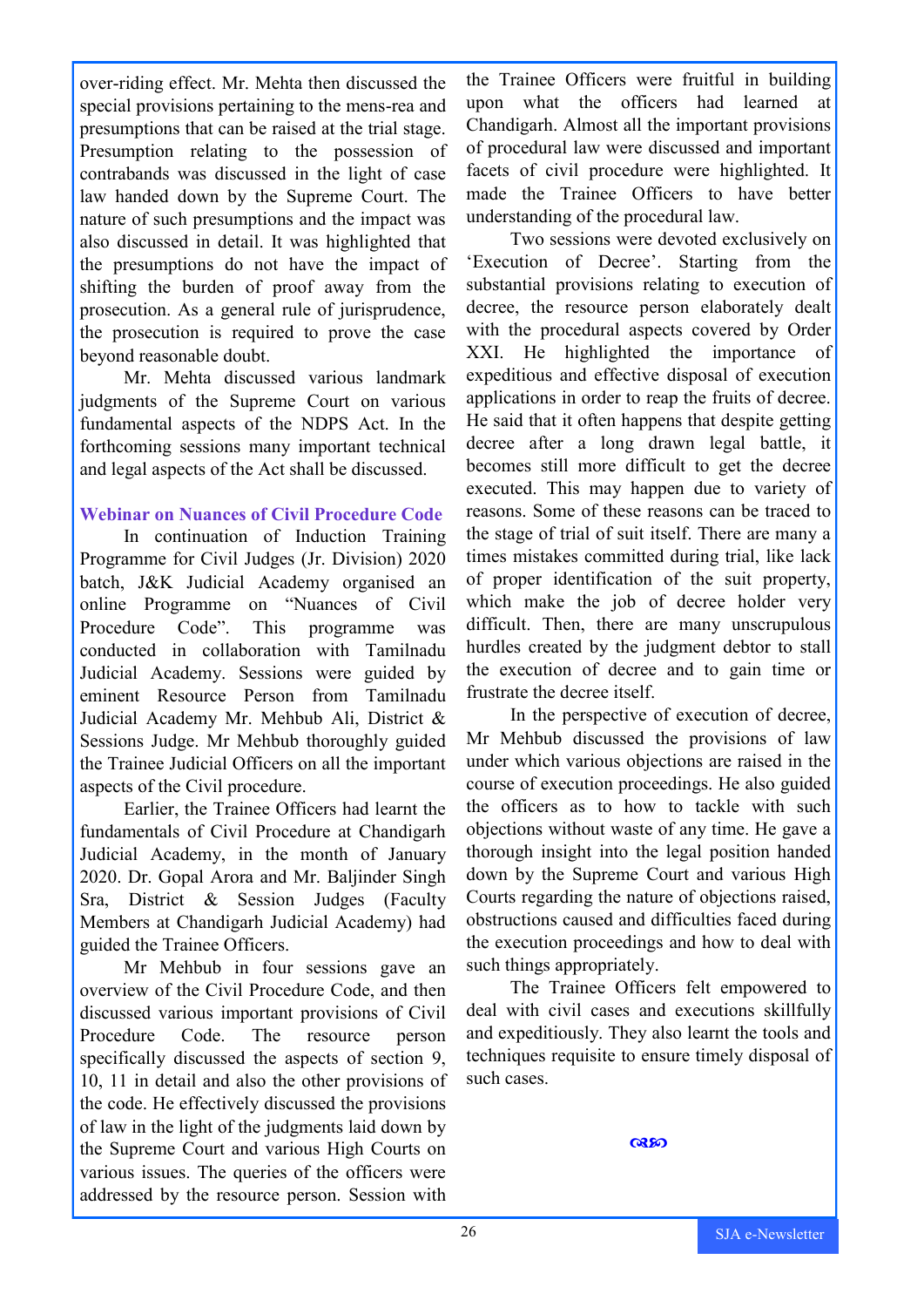# **LEGISLATIVE UPDATES**

**Narcotic Drugs and Psychotropic Substances Act, 1985--Narcotic Drugs and Psychotropic Substances (Regulation of Controlled Substances) Amendment Order, 2020** G.S.R. 536(E) of 2020, dated 26.08.2020, Ministry of Finance (Department of Revenue)

In exercise of the powers conferred by Section 9A of the Narcotic Drugs and Psychotropic Substances Act, 1985 (61 of 1985), the Central Government hereby makes the following further amendments in the notification of the Government of India in the Ministry of Finance, Department of Revenue number G.S.R. 191(E), dated the 26th March, 2013, namely:-

1. (1) This order may be called the Narcotic Drugs and Psychotropic Substances (Regulation of Controlled Substances) Amendment Order, 2020.

(2) It shall come into force on the date of its publication in the Official Gazette.

2. In the Narcotic Drugs and Psychotropic Substances (Regulation of Controlled Substances) Order, 2013, in the Schedule,-

(a) in Schedule A, after serial number 5 and the entries relating thereto, the following serial numbers and entries shall be inserted, namely:-

"6. 4-Anilino-N-phenethylpiperidine (ANPP)

7. N-Phenethyl-4-piperidone (NPP)";

(b) in Schedule B, after serial number 19 and the entries relating thereto, the following serial numbers and entries shall be inserted, namely:-

"20. 3,4-MDP-2-P methyl glycidate (PMK glycidate) (all stereoisomers)

- 21. 3,4-MDP-2-P methyl glycidic acid (PMK glycidic acid) (all stereoisomers)
- 22. alpha-phenylacetoacetamide (APAA) (including its optical isomers)
- 23. methyl alpha-phenylacetoacetate (MAPA) (including its optical isomers)";

(c) in Schedule C, after serial number 19 and the entries relating thereto, the following serial numbers and entries shall be inserted, namely:-

"20. 3,4-MDP-2-P methyl glycidate (PMK glycidate) (all stereoisomers)

- 21. 3,4-MDP-2-P methyl glycidic acid (PMK glycidic acid) (all stereoisomers)
- 22. alpha-phenylacetoacetamide (APAA) (including its optical isomers)

23. methyl alpha-phenylacetoacetate (MAPA) (including its optical isomers)".

[F. No. N/11012/3/2010-NC-II-Part-1]

### **Rights of Persons with Disabilities Act, 2016--Rights of Persons with Disabilities (Amendment) Rules, 2020**

G.S.R. 181(E) of 2020, dated 17.03.2020, Ministry of Social Justice and Empowerment (Department of Empowerment of Persons with Disabilities)

Whereas a draft of certain rules further to amend the Rights of Persons with Disabilities Rules, 2017 was published as required by sub-section (1) of section 100 of the Rights of Persons with Disabilities Act, 2016 (49 of 2016) in the Gazette of India, Extraordinary, Part-II, section 3, sub-section (i) vide number G.S.R. 839(E), dated the 13th November, 2019 inviting objections and suggestions from all persons likely to be affected thereby, before the expiry of thirty days from the day on which the copies of the Official Gazette containing the said notification was made available to the public;

And whereas the copies of the Official Gazette in which the said notification was published were made available to the public on the 13th November, 2019;

And whereas the objections and suggestions received from the public were considered by the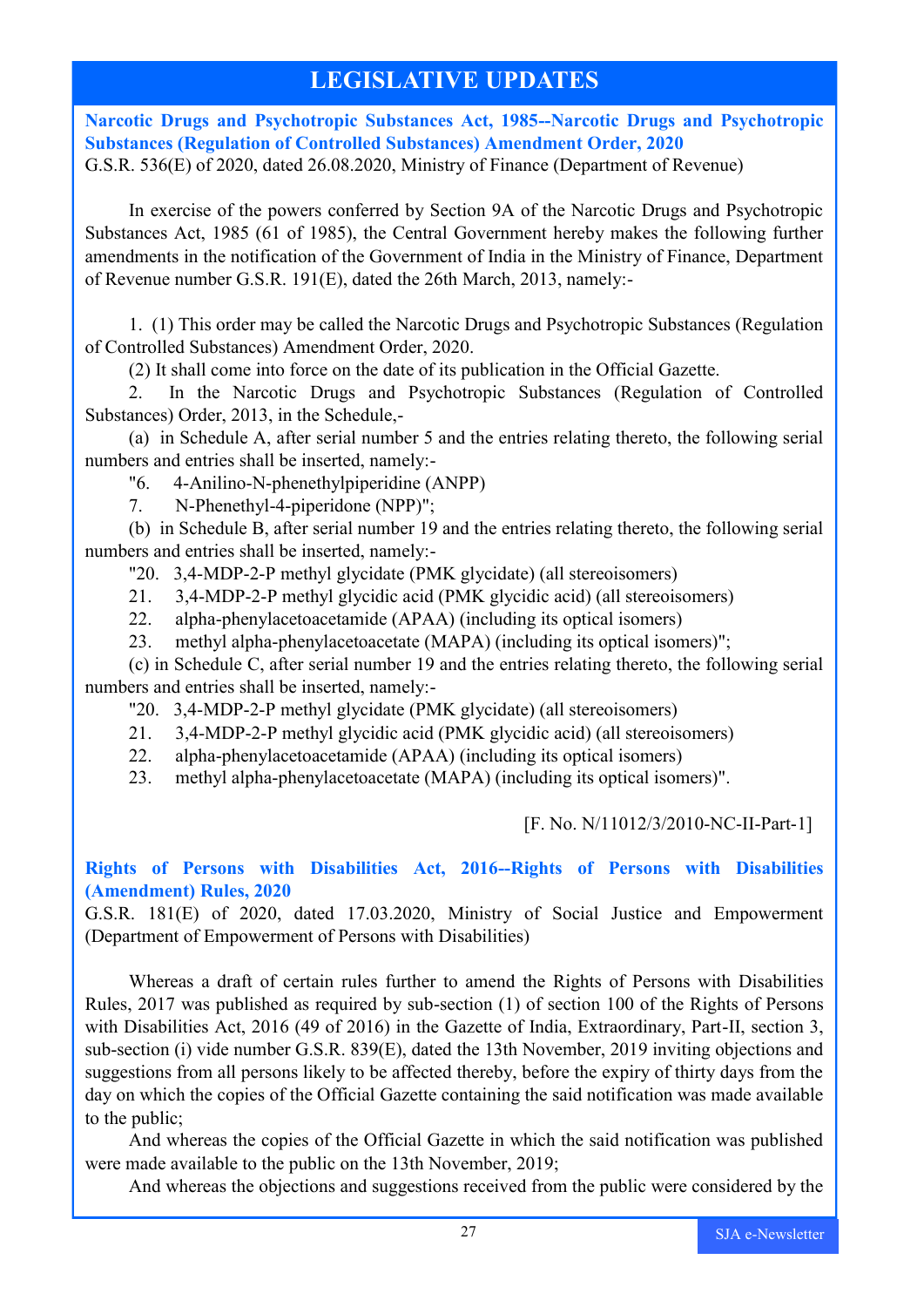Central Government;

Now, therefore, in exercise of powers conferred by sub-sections (1) and (2) of section 100 of the Rights of Persons with Disabilities Act, 2016 (49 of 2016), the Central Government hereby makes the following rules further to amend the Rights of Persons with Disabilities Rules, 2017, namely:-

1. (1) These rules may be called the Rights of Persons with Disabilities (Amendment) Rules, 2020.

(2) They shall come into force from the date of their publication in the Official Gazette.

2. In the Rights of Persons with Disabilities Rules, 2017, in rule 31, for clauses (b) and (c), the following clauses shall be substituted, namely:-

"(b) he is having at least twenty years experience in a Group "A" level post in the Central Government or a State Government or a public sector undertaking or a semi Government or an autonomous body dealing with disability related matters or social sector or as senior level functionary in registered national and international voluntary organisations in the field of disability or social development:

Provided that out of the total of twenty years of experience, he should have at least three years of experience in the field of rehabilitation or empowerment of persons with disabilities; and

(c) he is less than fifty-six years of age as on the 1st January of the year of recruitment.".

### [F. No. 22-26/2019-DD-III]

# **JUDICIAL OFFICER'S COLUMN**

# **Guidelines of Hon'ble High Court in the matters of issuance of direction by the Magistrate in terms of Section 156(3) Cr.P.C.**

There are various judgments of Hon'ble Supreme Court settling the true import of the provision of Cr.P.C. under Section 156(3). Position of law is now certain and unambiguous and the judgments handed down by the Supreme Court calls for attention of the Judicial Magistrates. However, some instances do come up before the superior courts where the correct understanding of law on the subject is found lacking. In a recent decision of Hon'ble High Court in a case titled 'Sami-ullah Naqashbandi v. Sadaf Niyaz Shah', CRM (M) No. 113/2020, decided on August 31, 2020, similar breach of the provision of law has been found. Judicial Academy has been directed by the Hon'ble Court to arrange training programme on these aspects for the Judicial Magistrates. It is, therefore, found appropriate to highlight here the observation of the Hon'ble Court, to discharge the

onerous duty placed on the Academy.

There is hardly anything to add to the following clear and pertinent observations of the Hon'ble High Court:

"21. To reiterate for the guidance of all the Magistrates in the Union Territory of Jammu and Kashmir and Union Territory of Ladakh, it has become necessary to refer the Judgment reported in (2010) 4 Supreme Court Cases 185 titled Rameshbhai Pandurao Hedau Vs. State of Gujrat, which postulates that while the power to direct a police investigation under Section 156(3) is exercisable at the pre-cognizance stage, the power to direct an investigation or an enquiry under Section 202(1) is exercisable at the post-cognizance stage, when the Magistrate is in seisin of the case. 22. The settled legal position has been enunciated by the Hon'ble Supreme Court in several decisions and has observed that the Courts are ad idem on the question that the powers under Section 156(3) can be invoked by the Magistrate at a pre-cognizance stage, whereas powers under Section 202 of the Code are to be invoked after cognizance is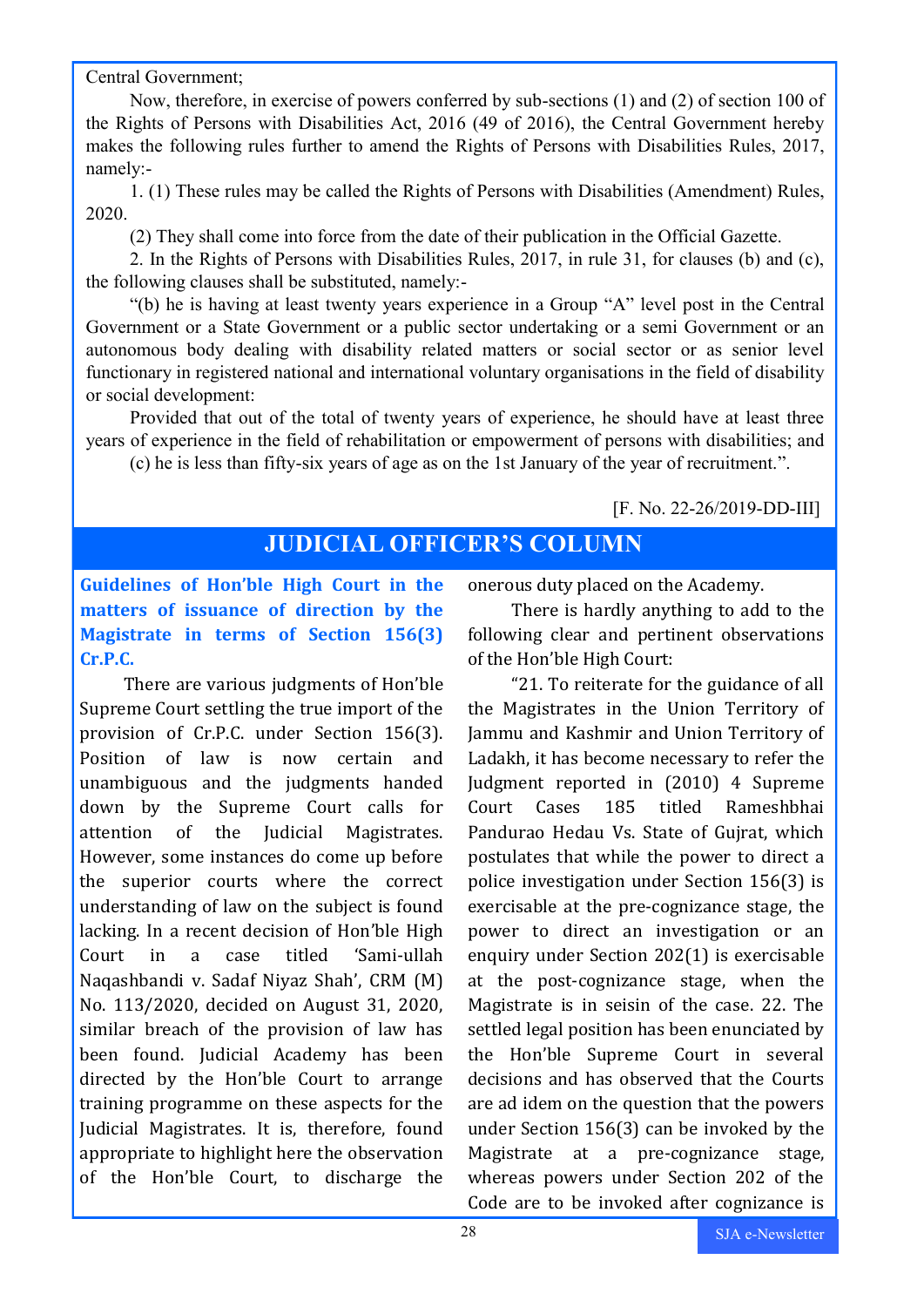taken on a complaint, but before issuance of process. Such a view has 13 been expressed in Suresh Chand Jain case reported in (2001) 2 SCC 628: 2001 SCC (Cri) 377 as well as in Dharmeshbhai Vasudevbhai case, reported in (2009) 6 SCC 576: (2009) 3 SCC (Cri) 76 and in Devarapalli Lakshminarayana Reddy case, reported in (1976) 3 SCC 252: 1976 SCC (Cri) 380.

23. On examination of the trial Court records, what transpired is that the learned Magistrate has in very mechanical manner and as a result of non-application of mind, issued directions to the Senior Superintendent of Police, Srinagar, for investigation under Section 156(3) of the Code, ignoring the very spirit of the law, in terms whereof the Magistrates have been authorized/empowered to issue directions for investigation under Section 156(3) of the Code. Thus, the direction under Section 156 (3) is to be issued, only after application of mind by the Magistrate. When the Magistrate does not take cognizance and does not find it necessary to postpone instance of process and finds a case made out to proceed forthwith, direction under the said provision is issued. In other words, where on account of credibility of information available, or weighing the interest of justice it is considered appropriate to straightway direct investigation, such a direction is issued. In the present case, the Magistrate takes cognizance and postpones the issuance of process, as the Magistrate has yet to determine "existence of sufficient ground to proceed." Therefore, the Magistrate has abused the process of law by not adhering to the procedure.

24. I feel it necessary to refer the decision of the Hon'ble Supreme Court delivered in Dilawar Singh V. State of Delhi case, reported in (2007) 12 SCC 641: (2008) 3 SCC (Cri) 330, where the difference in the investigative procedure in Chapters XII and XV of the Code has been recognized and in

that case the Hon'ble Supreme Court also appears to have taken the view that any Judicial Magistrate, before taking cognizance of an offence, can order investigation under Section 156(3) of the Code and in doing so, he is not required to examine the complainant since he was not taking cognizance of any offence therein for the purpose of enabling the police to start 14 investigation. Reference has been made to the decision of the Court in Suresh Chand Jain case reported in (2001) 2 SCC 628: 2001 SCC (Cri) 377. In other words, as indicated in the decisions referred to hereinabove, once a Magistrate takes cognizance of the offence, he is, thereafter, precluded from ordering an investigation under Section 156(3) of the Code."

It is an earnest hope that the spirit of law and the context of the guidelines of the Hon'ble Court shall be followed in the light of the case law referred in the judgment of the Hon'ble Court. For further guidance of the Judicial Magistrates on the subject, the Academy shall plan appropriate refresher training programme. The Academy has already prepared a compilation of case law in relation to the provision under Section 156(3) Cr.P.C., and shall up with a handbook for quick reference.

# **(Editor)**

### **(Guest Column)**

### **CONSTITUTIONAL MORALITY**

Stress is integral to every profession. Equally, its management is part of the skills which are developed peculiar to each profession. One factor is common to all. Every game in life is played on a six inch ground. The space between the two ears. The mind. We all live in minds. It is the mind that manages the stress. It is the mind game that keeps you free from stress. It is the mind-set that makes all the difference. Martina Navratilova was once asked, ―how do you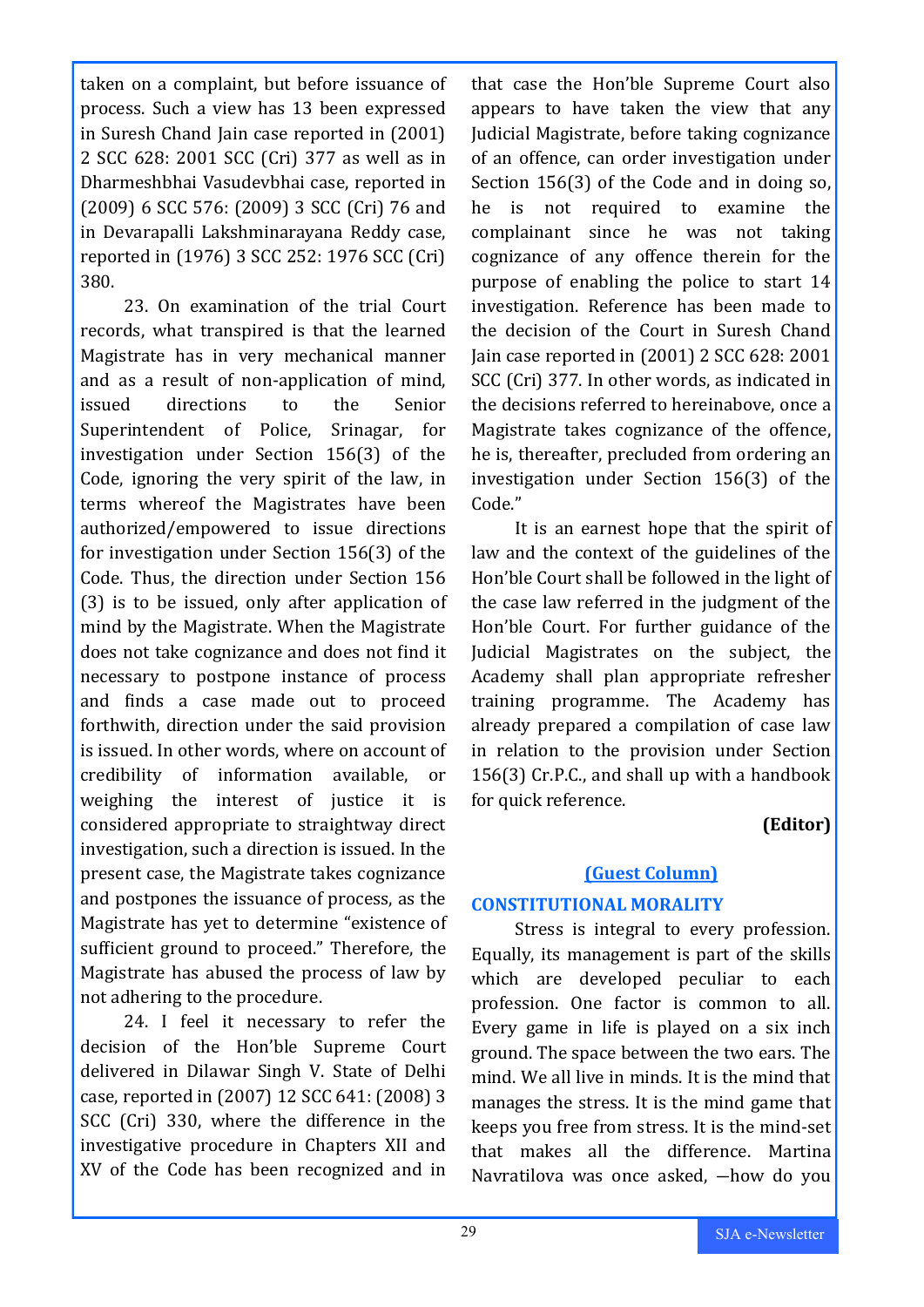maintain your focus, physique and sharp game even at the age of 43. The ball does not know how old I am', was the reply. How well you manage your mind. How well you keep your mind free from garbage. So that your mind is focused. To achieve the best results. It is Judicial Culture. Judicial discipline. Judicial ethics and ethos. All these knit the Judicial Institution as a Global Institution. The beauty of this Institution is, its basic structure is universally the same. Different systems. Jurisdictions. Constitutions. The fundamentals of Fairness, Due Process, Principle of Natural Justice and Fair Trial remain the same. This, in fact, is the real strength of judges. If these fundamentals are followed, it would be the best balm for judicial stressed minds. A Saridon for judicial headache. There is judicial stress at all levels. The best of judicial minds face difficult situations. Take the case of Justice H.R. Khanna. He wrote his dissent in ADM Jabalpur (1976). Before the judgment was pronounced, Justice Khanna shared his concern with his sister that the dissent he has written will cost him the Chief Justice-ship of India. Obviously, the concern was, should he pronounce the dissent or not. His sister told him, follow what your judicial conscious guides you. True, this dissent resulted in his supersession. He did what his conscious allowed him to do. It did not matter that if he had joined with the majority, he would have been the Chief Justice of India. In such a stressful situation, if you follow the dictate of your conscious, you are free from any stress. The reason being that even the highest position of CJI could not stop him from doing what he thought to be right. Justice Khanna is known for his fearless mind. Take the case of Justice R.F. Nariman. Sharp mind. Immense knowledge. Phenomenal grasping power. Clarity and erudition. His judgments bear the testimony to all these qualities. In the Sabarimala Ayyappa Temple matter, women of all ages were allowed entry by the

constitution bench of five judges. Later, this matter came for consideration before a seven judge bench. In this context, Justice Nariman wrote his and Justice D.Y. Chandrachud dissent reiterating the earlier majority decision. To the surprise of many, Justice Nariman on November 15, 2019 asked Solicitor General Tushar Mehta to inform the government to ensure the implementation of the Sabarimala judgment. When Mr. Mehta urged Justice Nariman to remove the impression that the judgment will not be implemented, he retorted; ―that impression is embedded in my mind and it is irremovable. If fine minds like Justice Nariman could be disturbed in a situation like this, is this not a reflection of judicial stress caused by a given situation. This unfolds the fact that in the journey of the best of judges, they encounter stress. Is there an effective recipe to deal with such situations? It is the friction between the Bar and the Bench which causes judicial stress. The Members of the Bar are the officers of the court. Therefore, they certainly need to be treated accordingly. The judges need to realise that justice cannot be administered without the due assistance of the Bar. Having said that, the Bar also needs to realise that this is a two way traffic. The Bar must understand its role. Yes, they have to fight for their clients. They must do their best for them. They are paid for it. It ought to be clear to them that ultimately Truth must prevail. Justice must not become a casualty. Assuming, there is a judgment which is apparently against him. The duty of the advocate is not to bye-pass it. He must deal with that. Even if the opposite counsel is not aware of the same. This is most essential for doing justice. It is open to the advocate to distinguish the judgment or bring it within the premise of his case. This would be his real skill. This would be assisting the Court effectively. Let me share a true story. Mr. K.L. Misra as Advocate General of U.P. was to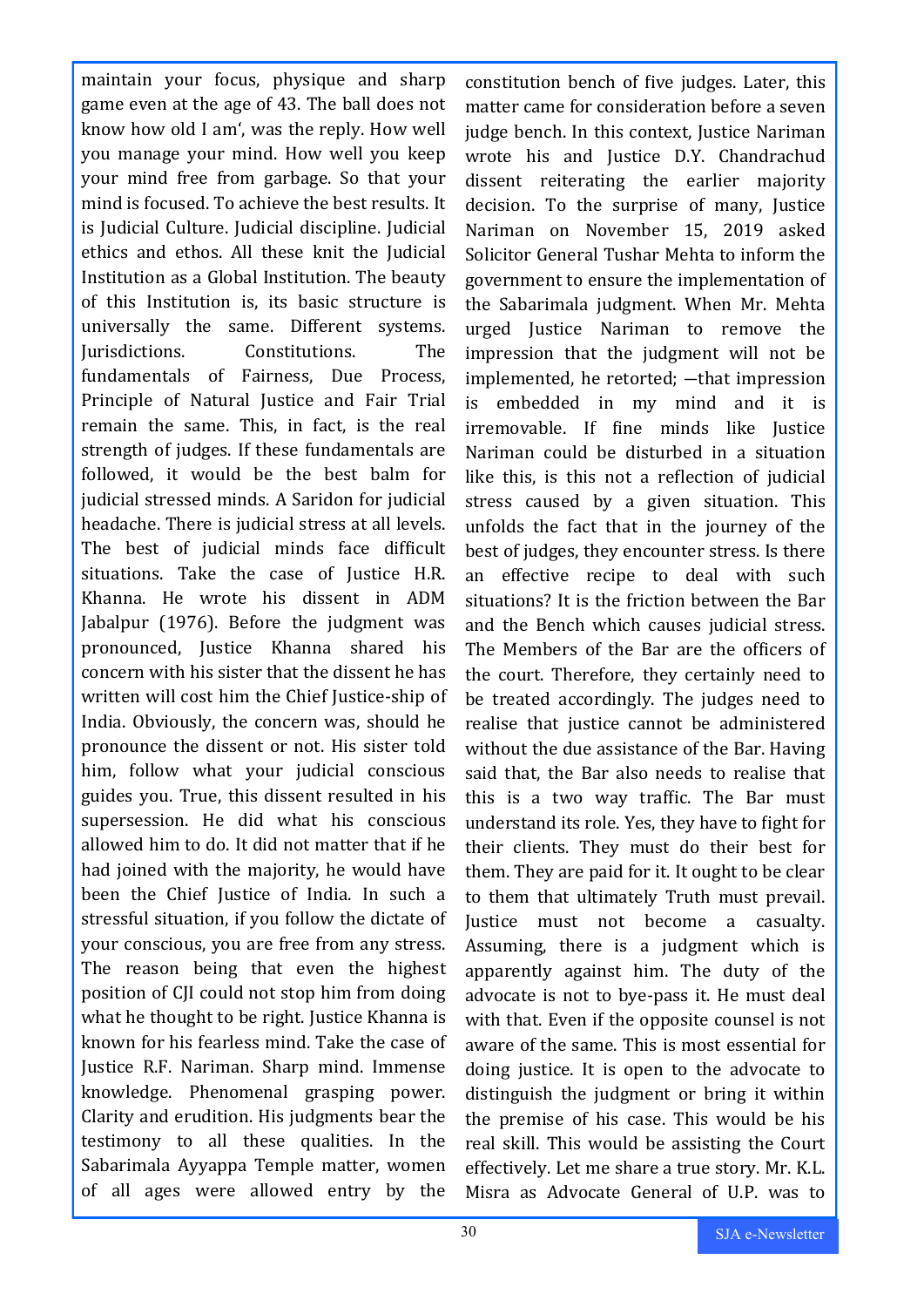appear against the socialist leader, Ram Manohar Lohia. Lohia was in jail. He had challenged his order. He had decided to argue in the High Court in person. He had no knowledge of law. Misra assisted him in jail with law and judgments in his favour. Misra was asked, was it proper on his part to assist the opposite party? Was it not breach of trust? His response was as Law officer, his duty was not win the case but to assist the court to arrive at just decision. Therefore, the version of both the sides should be known. This is essential for arriving at the Truth. This, in fact, is the true role. Once the judges are assured of 'due' assistance of the Bar, the judges would be free from judicial stress. They would be in a position to do 'complete' or 'wholesome' justice. Healthy and cooperative relationship between the Bar and the Bench is the only recipe for doing justice. Justice would be free from stress. How do we reduce judicial stress! The Advocates must know the judge. This should not be misunderstood. Knowing the judge means knowing the mind of the judge. It is with experience that the advocates come to know the mind of the judge. A good advocate is one who can understand judge's mind. Argue the case keeping in mind his requirements. This is a double edged tool. The advocate renders proper assistance. The judge is comfortable. He gets his due assistance. He is able to write his judgments smoothly. A judge must enjoy writing/dictating his judgments. It must give him satisfaction. It is these judges who excel in their performance. They feel good. They are more productive. Because they have no stress. Socrates gave four way test. Hear courteously. Consider soberly. Answer wisely. Decide impartially. This test has stood the test of times. It holds good even today. If this is followed, it would pave the wave for healthy and harmonious court environment. In tense environment, the lawyers cannot give their best. The lawyers want that they should be heard. It is, of course, the

prerogative of the court to decide. The judge must conduct the court evenly and fairly to all. Treat all lawyers equally. Uniformly too. Even if the lawyer fails to be present, the lawyers must have the trust and confidence in court. The assurance that the court would decide on merit and would do justice is the strength of the Judicial Institution. This helps in de-stressing judicial stress. The pressure of work is an important factor. Therefore, court and case management are the skills which are to be learnt from the beginning. In the District Courts, we have a system of units. Every quarter, certain number of units are to be completed. It is mandatory. Resultantly, the court work is to be so managed that each judicial officer is able to complete the target. It is the skill of blending time and case management. Those who are not able to manage it, they remain under stress. The quantity and quality of work suffers. Proper handling would improve on both scores, Magna Carta (1215) proclaims: Justice is neither to be delayed nor denied. Each case goes through a long journey. After the case is argued, there should be no undue delay in pronouncing the judgment. Otherwise, it would be double jeopardy. In Kerala High Court, the 1st puisne judge reserved the judgment after hearing the arguments. It remained reserved for couple of years. A writ came to be filed seeking mandamus to pronounce the judgment. The judge still wanted at least 3 weeks time to write the judgment. He was told to take off the next day. Complete the judgment. The writ petition was not posted the next day for hearing. The judgment was pronounced a day later in the morning. In the afternoon, the writ petition was rendered in-fructuous. It was an embarrassing situation. Throughout his judicial journey, he wrote few or very few judgments. Still, he rose to be the judge of the summit court. Post retirement, he was rewarded with the membership of NHRC. Probably this is